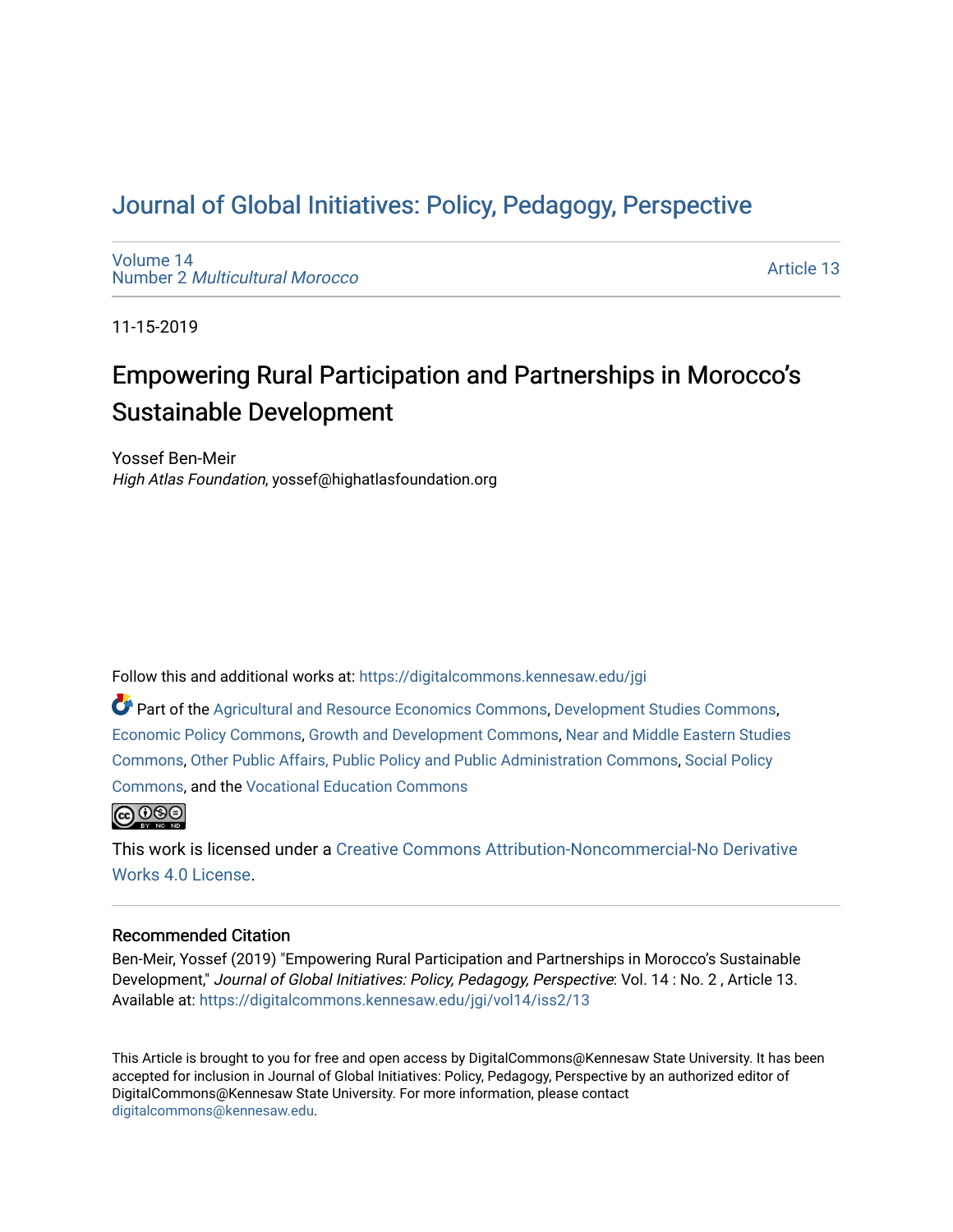# **Empowering Rural Participation**

# **and Partnerships in Morocco's**

# **Sustainable Development**

# Yossef Ben-Meir

#### **Abstract**

This essay explores the vast potential for participatory and sustainable human development in Morocco. Though Morocco is a country with many diverse resources, it remains burdened by severe levels of poverty and illiteracy, and now growing social discord. There have recently been increased public calls for participatory development programs designed and implemented by and for local people. The essay identifies six existing Moroccan Frameworks intended to initiate decentralized human development programs, and critically examines their efficacy. Ultimately, the purpose of the article is to suggest a new model to implement these Frameworks with maximum impact. The six Frameworks deal with municipal development plans, a sub-national funding agency, decentralization, environmental protection and agriculture, women's rights, and youth engagement. Each of these Frameworks present positive ideals which are not fully being capitalized on currently because they lack sufficient resources and momentum individually. By integrating the six Frameworks to function in tandem, Morocco could achieve its goal of initiating widespread decentralized, sustainable development programs that truly impact local communities in positive ways.

#### **Introduction**

This article provides an overview and analysis of Morocco's national policy initiatives as related to critical issues of local development. In recent years, while Morocco has put in place the right frameworks for mobilizing rural communities to advance the nation's sustainable development goals, it falls woefully short when it comes to implementation. What is sorely needed is an action plan for implementation that provides community training and evaluation processes for assessing progress. As someone who has been engaged in rural development in Morocco for the past 26 years, this policy analysis assesses Morocco's sustainable development goals highlighting the different frameworks that exist, an analysis of how these frameworks can work together and complement each other, and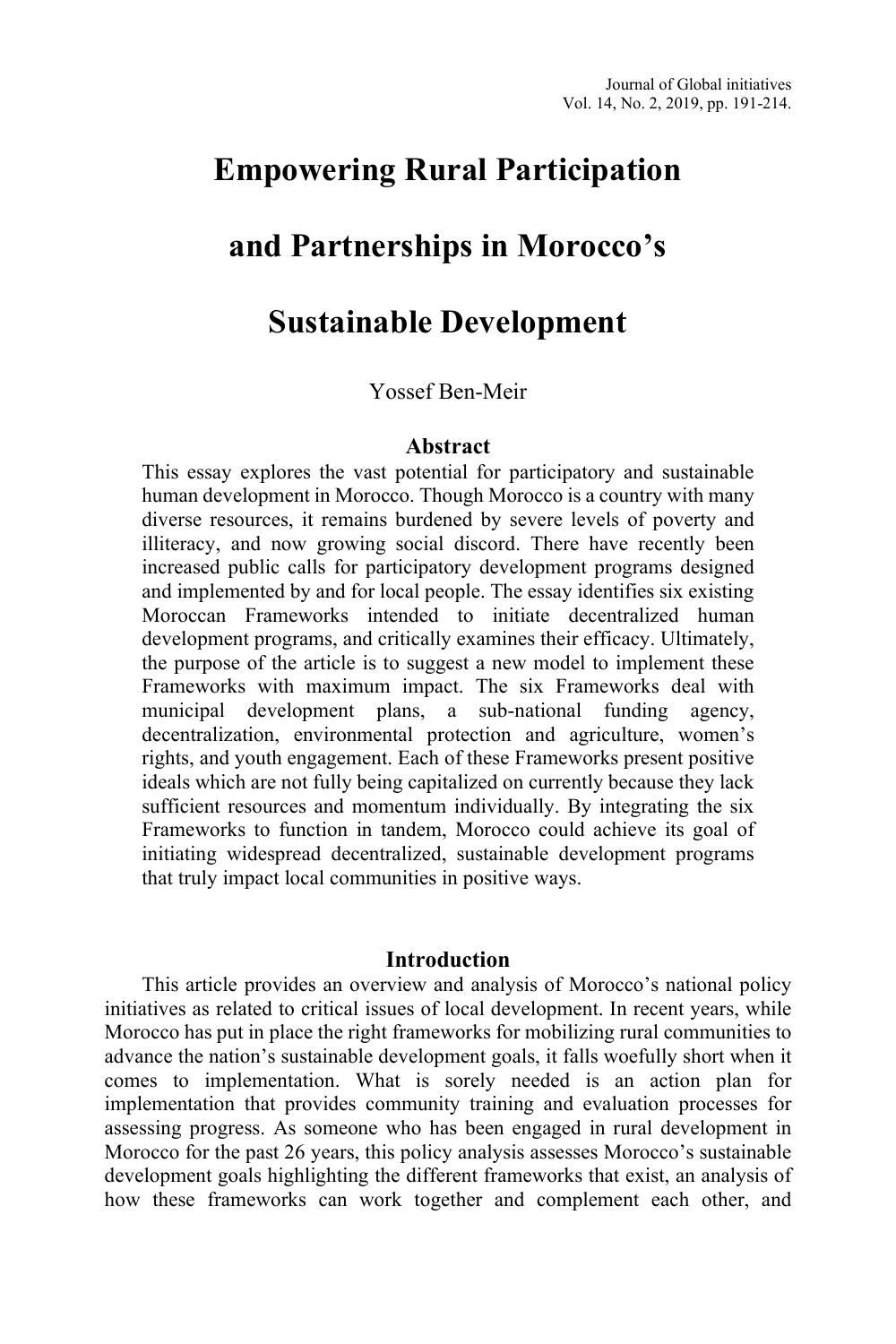recommendations for how to engage and empower local communities to successfully interact with and implement them.

Since 2000, the author leads a Moroccan-U.S. civil organization that assists local communities in their identification and management of priority development projects—in the sectors of agriculture, education, health, and women's and youth empowerment—and achieved initiatives located in the 12 regions of Morocco. The community-driven data gathering, assessments, consensus-building, and overall project experiences engaging with most ministries and administrative tiers have afforded the author realistic local and national contextual perspectives, which is drawn from in this essay, in combination with literature on these subjects.

The utilization in the essay of the terms participatory development, sustainable development, and human development is deliberate, as it is also in their embedding in Moroccan national policies. Participatory development refers to community beneficiaries of development being in control of all phases of the project cycle, from design to evaluation. The process of local people planning projects together and sharing information itself creates positive outcomes; however, the participatory approach or "method" (King Mohammed VI, 2008) as commonly referenced in Moroccan codifying documents) seeks the fulfillment of the participants initiatives and the measurable change they create (Green & Haines, 2002, p. 14), such as in regards to employment, clean water, and girls' participation in education.

Sustainable development focuses on the characteristics that enable project outcomes to endure, which evaluations over the decades since World War II and from all parts of the world show people's participation to be most causal.<sup>[1](#page-2-0)</sup> After all, sustainable project designs incorporate the full range of factors that bear on matters of development, such as cultural, economic, environmental, financial, historic, political, and technical dimensions. Indeed, the more inclusive and participatory during the project development experience, the more the opportunity is given that the full range of factors or points of view will be injected into the project design and decision-making processes. This operational definition, which can also be found in Moroccan formative programs, such as the National Initiative for Human Development discussed below (Kingdom of Morocco, 2016), suggests that the concept of sustainable development has evolved to become more multifaceted since its coining in a United Nations report in 1987, when it heavily (or even exclusively (Holdgate, 1996) emphasized natural resource management as its determining factor.

Finally, human development, also based on pragmatic principles made functional and evaluative by the United Nations (HDRO Outreach, 2019), refers to

<span id="page-2-0"></span> $1$  A 1990 study of 52 USAID projects across different sectors showed a positive correlation between participation of beneficiaries and project success—almost as strong as between availability of funding and success (see Bhatnagar & Williams, 1992, p. 10). The World Bank's evaluation of 121 rural water projects around the world showed that one of the strongest correlations with success was local participation and capabilities—and that it was more significant than technical solutions and capital expended (see Uphoff, Esman, & Krishna, 1998, p. 36). An analysis of five case studies of development projects in Thailand suggests that people's participation is the most critical determinant in attaining sustainability (see Gonzalez, 1988, p. 42).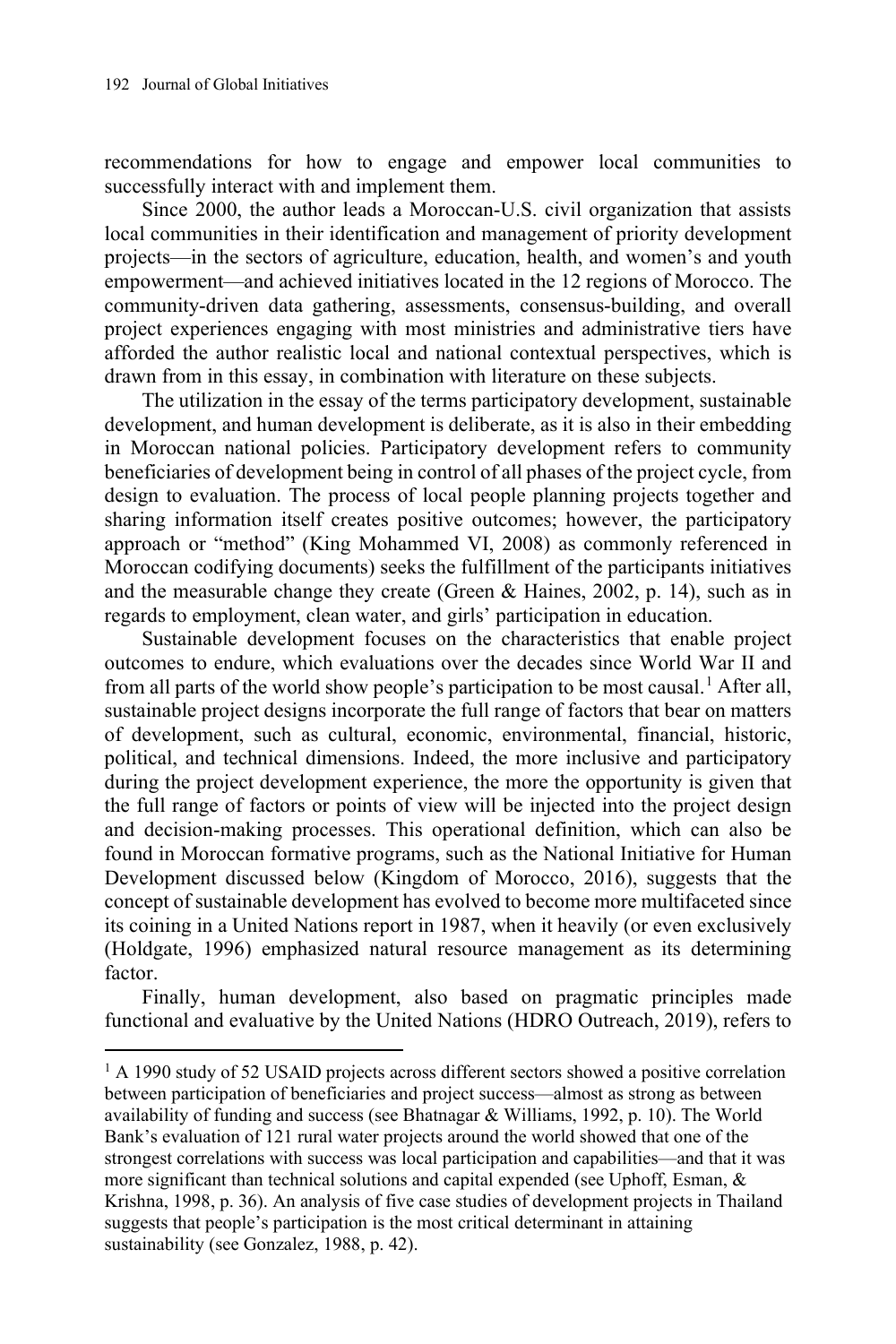the conditional opportunities to create the change we seek in our lives. Its focus is on strengthening personal and group-related capacities (such as in participatory decision-making, project management, and supporting organizational growth) in order that effected communities analyze social and natural conditions and design and create projects that enhance their livelihoods, education, health, and empowerment. Morocco's goal is to utilize participatory approaches to achieve projects that are sustainable and that measurably enhance the standard of living, knowledge, longevity, and engagement in society.

Morocco is a nation of immense promise in terms of its human development potential (The World Bank, 2019). The country's naturally bountiful landscape, if combined with dynamic social development frameworks, could transform Morocco into a bottom-up haven of community-managed projects and facilitate change in Africa and the Islamic World. On the other hand, should Morocco not sufficiently achieve publicly acceptable levels of development, which is currently the case particularly in rural areas and with marginalized groups, other nations in the region may feel deterred from committing itself as Morocco has done to charters of decentralization, women's freedoms, and participatory community action, for example. In other words, Morocco's successful local people's development movements are for the profound benefit of its own sustainable future, and due to its geographic and historic position it is also for the sake of serving as a guiding model well beyond its borders.

# **An Action Plan to Implement Morocco's Frameworks for Sustainable Development**

The following six national policy and programmatic frameworks form the pillars of people's development in Morocco. The questions this article addresses are: how can the six frameworks better fulfill their individual purposes? And, how can the frameworks work or relate with each other to create sustainable and participatory human development that is managed by the local community beneficiaries, with the support of decentralized administrations and partnerships?

These frameworks, which are established national policies and laws that cover the entire country, aim to initiate human development that is participatory, decentralized, and sustainable. People-driven initiatives that the frameworks could enable are, for example, programs through which women define and achieve what they want within communities, while learning laws that advance and protect their status in the family and society. The frameworks could help youth overcome the risks of an exceedingly difficult life, such as their condition of being more likely to be unemployed the more they are educated (USAID, 2018a). The Moroccan development approach also provides a basis for innovative (and organic) agriculture to grow while aiding rural civil associations to plan and create new projects that meet local needs.

It is not the insufficiency of the principles and guidelines of these frameworks that accounts for the hardships that afflict the Moroccan people, especially those in rural areas. There is generally inadequate coordination among ministries to achieve the synergies of these national initiatives, and a lack of popular understanding and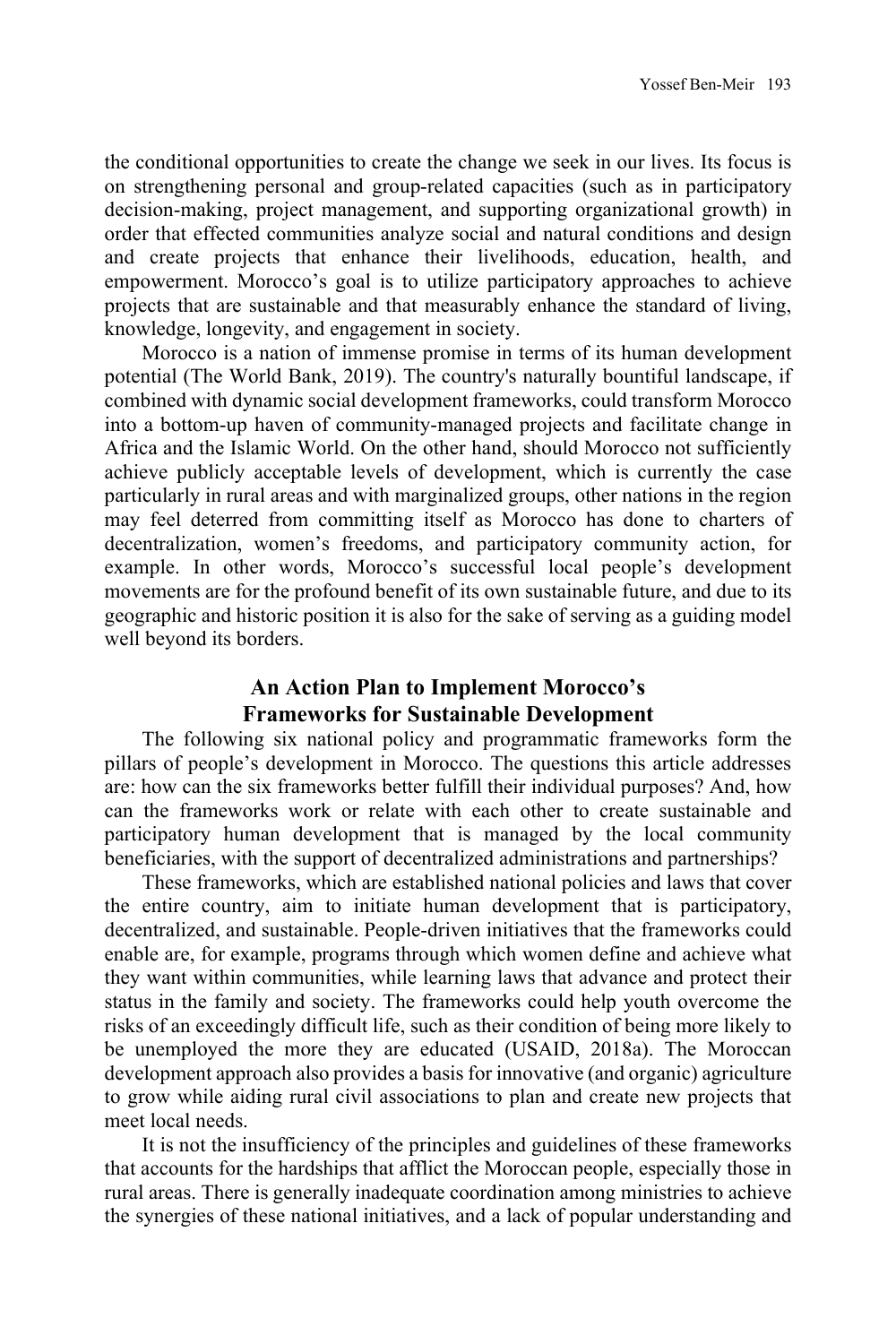the needed skills in order to translate them into reality. Central to fulfilling this development model is the transfer of knowledge focused on how to organize community meetings where people together determine the projects they seriously need and build the multi-sectoral and multi-tiered partnerships to achieve implementation.

The six government-constructed Moroccan frameworks that set out to guide community and national growth are:

1) The Municipal Charter, amended in 2010, requires the creation of multiyear community development plans that are formed by people's participation (Secretary General of the Government, 2019);

2) The National Initiative for Human Development, which was launched in 2005 to provide access to sub nationally-managed funding for multidimensional development projects in rural and urban communities (INDH, 2019);

3) The Decentralization Roadmap, first unveiled in 2008, and the Charter ratified in 2018, synthesize three pathways to empower regions, provinces, and municipalities in development and self-determination: delegation, deconcentration, and devolution (Ministry of Interior, 2019);

4) The Green Morocco Plan, written in 2008, recognizes that essential financial grants and technical contributions are needed along the entire agricultural value-chain—from nurseries to processing—to overcome the systemic poverty that afflicts most rural households (Maroc Vert, 2019);

5) Morocco's Family Code, or *Moudawana* based on the Maliki School of Sunni Islam, was reformed in 2004 to promote equality and joint responsibility between men and women (United Nations, 2004); and

6) Youth leadership programs created by the ministries of National Education and Vocational Training; Higher Education and Scientific Research; among others, to increase youth employment and involve young people in decision-making in civil society and the public sphere (The World Bank Group, 2019).

There are other important and forward-thinking national developmental approaches. Stated briefly, these additional frameworks include: a) Morocco's commitment to the Maghreb Union bloc and African unity, with regionalism representing a transitional phase to global competitiveness (Soludo, 2003, p. 273) and a strategy to deal with regional challenges, such as pollution and illegal immigration (Duina, 2006, p. 20); b) the formalization of laws and reforms in 2002 and 2018, respectively, to promote the growth of civil organizations and cooperatives; c) renewable energy actions (which, however, should be realigned to be more household-driven) (Hanger-Kopp, Komendatova, & Zejli, 2016); d) culture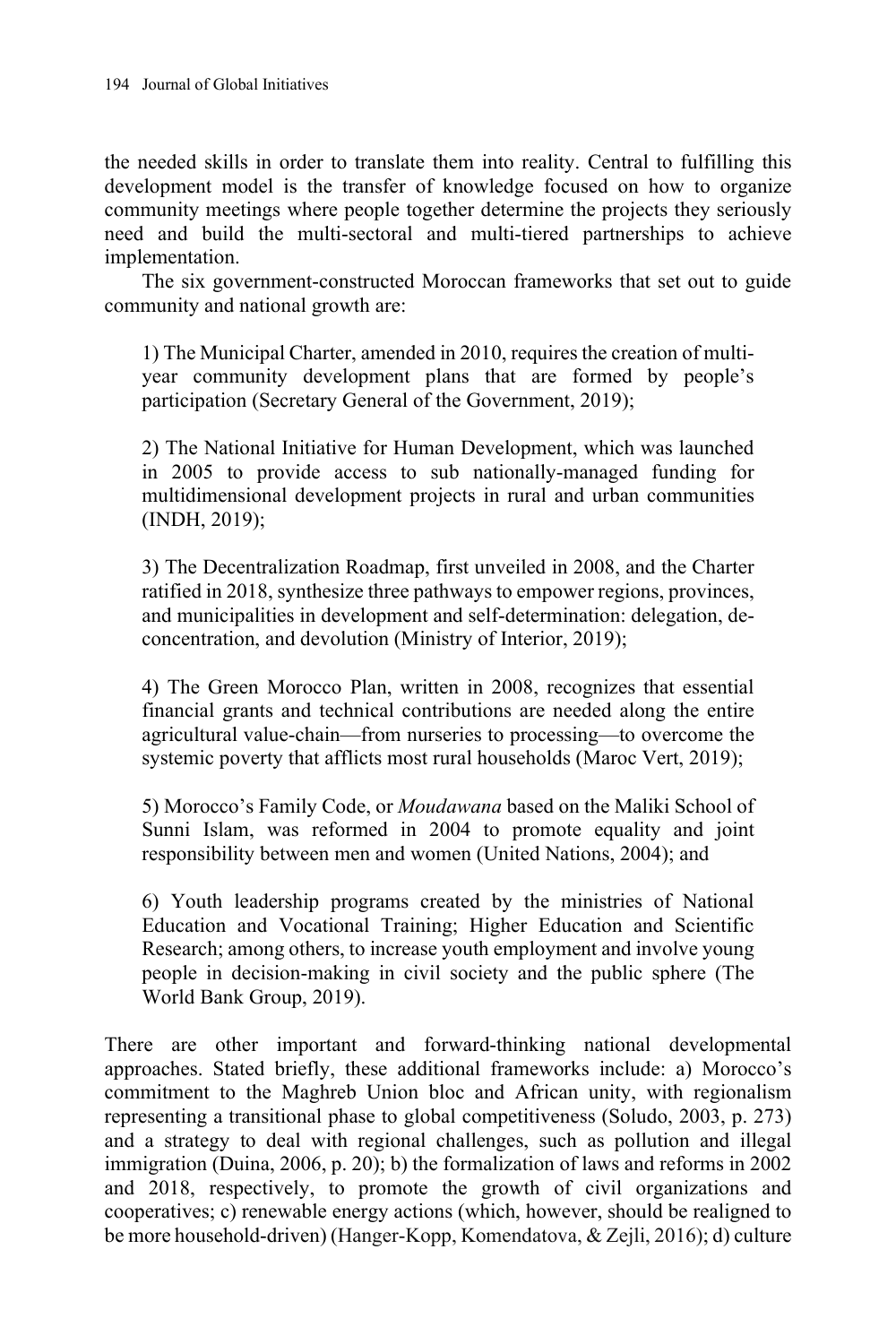preservation while incorporating human development benefits, such as the example of Moroccan Muslim-Jewish collaboration for building organic fruit tree nurseries for family farmers and schools (Ben-Meir, 2018); and e) a multidimensional trade strategy that attempts to balance global free trade with protections from hegemonic powers enabled by integrated regional markets and rewarding domestic markets (Delener , 1999, p. 1). Nonetheless, the six frameworks listed above lay out exemplary guidelines and potential community empowerment basis, according to this author, that are critically needed for these and other national programs and policies to be implemented productively, inclusively, and equitably.

Sadly, essential human development outcomes are not being realized in Morocco as hoped and needed. I have found after observation and engagement with Moroccan development from positions in civil society, government, and academia that there is an abysmal pace of rural sustainable development. There are few examples in which government agencies and officials have successfully applied participatory development methods, even though these methods are codified in national charters and policies. This is largely not the fault of the personnel and officials, but the result of their lack of training to facilitate inclusive community planning.

The participatory approach has developed and expanded to comprise hundreds of "families" or methods of carrying out group dialogue on community needs and data-gathering to identify and meet project development goals (Kumar, 2002, p. 16). To enable an inclusive planning process to take place the approach applies visual—and therefore generally accessible—diagramming and planning centered around projects addressing high-priority goals (Lyons, Smuts, & Stephens, 1999, p. 10). Typical methods of analysis include mapping, where local communities analyze household wellbeing, risks, and community assets and gaps. Using visuallybased methodology, community members improve their ability to determine and evaluate solutions to problems, create and present action plans, link available funds with priorities, manage projects, and advocate successful local initiatives for greater scale.

There is a severe lack of development progress in rural areas, where 75% of all impoverished Moroccan people reside; they experience close to five times the national poverty rate (Noury, 2007). The social discontent from chronic poverty has boiled over into disruption and localized demonstrations, mostly in the north. Considering the overall ineffectiveness of Moroccan development programs—no matter how progressive their founding visions—there is reason to be seriously concerned that growing civic dissatisfaction will continue to outpace the rate of fulfillment.

The urban-rural stratification remains alarming and is growing in Morocco (The World Bank and the Morocco High Commission for Planning, 2017), even as both groups generally experience economic hardship. Rural communities have great agricultural and human development possibilities in regards to the range of potential organic and endemic food product, niche artisanal crafts, and available markets; yet in recent years, there has been a 15% rise in households that consider themselves poor (The World Bank and the Morocco High Commission for Planning, 2017).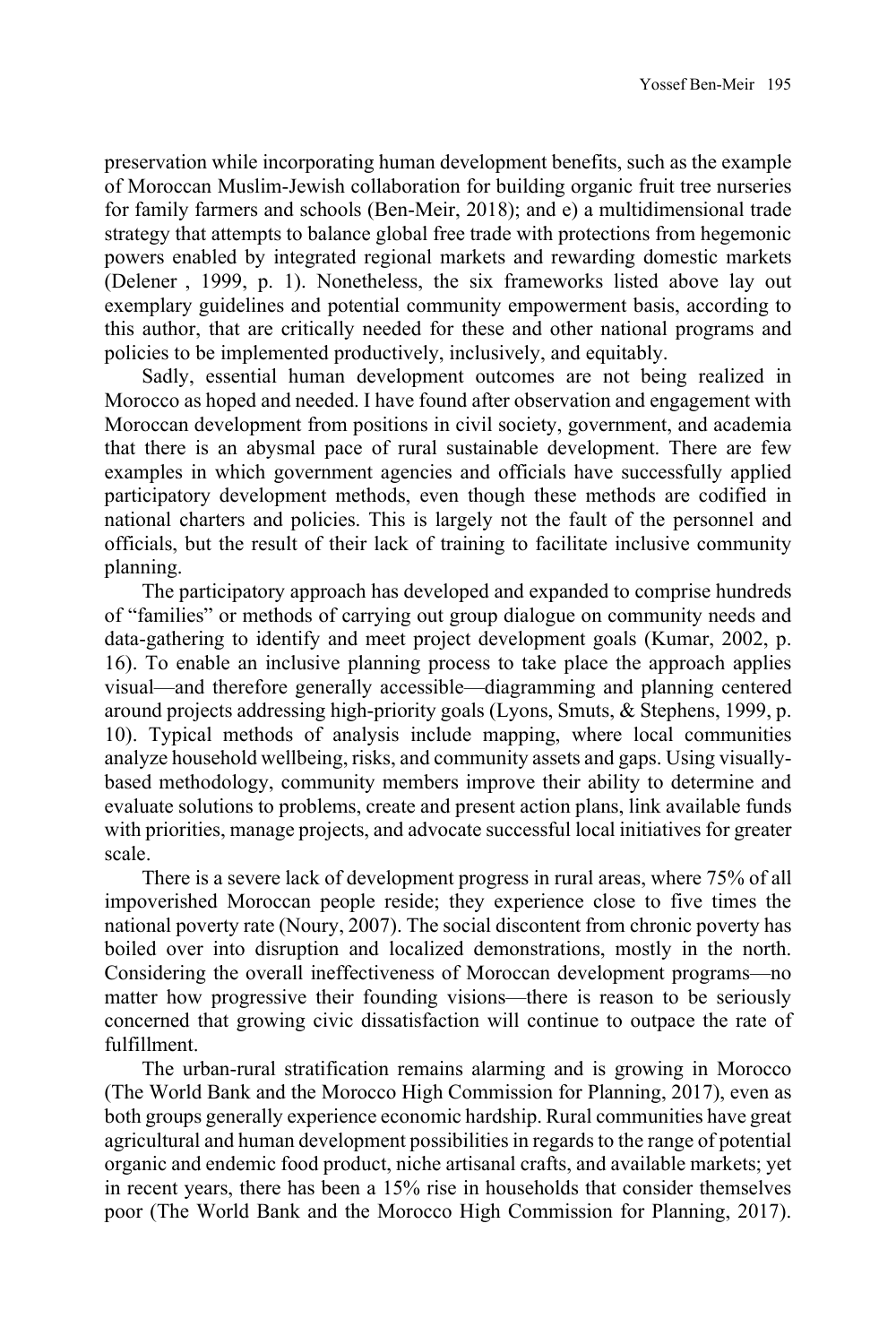They lack basic essential human development projects such as water for irrigation and clean drinking water; rural women's and children's education; completing the agricultural value-chain, from tree and plant nurseries to processing and commercialization of product; and people's empowerment to implement their own initiatives.

The problem is that Morocco's programs for national growth and development through people's participation are not being orchestrated in tandem. As will be explained, and as recently acknowledged by the Moroccan government (Purgeon, 2018), integrating these programs would enable their mutual reinforcement to promote accelerated growth and success of development initiatives. In response to the public calls by King Mohammed VI that the nation reconsider its development model, this essay takes the position and explains with case evidence that it is the *implementation* process of the nation's development model that requires the major reevaluation and overhaul, not the guiding principles or vision of the model itself (Koundouno, 2018).

This article recommends a new action plan to advance Morocco's sustainable development—emphasizing disadvantaged people and regions and resting on participatory democratic methods and decentralization. The challenge that Morocco faces, however, to achieve its vision is seriously daunting, especially when we consider that even as there is supporting evidence of the efficacy of participation on a small scale, there is insufficient evidence around the globe of its effectiveness as a strategy for broad-based and long-term social change (Cleaver, 2001, p. 36). Thus, the successful unfolding of Morocco's bold development approach, guided by its frameworks, bears existential consequences for itself, its position on the larger African and Middle Eastern stage, and potential transfer to other nations of the world by exemplifying a decentralized participatory development course.

To Morocco's lasting credit, key laws, policies, and programs already exist for instance, the Moroccan Constitution itself—to promote development projects that reflect locally shared priorities and have democratic decision-making and governing arrangements. The lack of rural development is predominantly due to the poor implementation of the existing frameworks, the continued pervasive poverty, and widespread gender biases—not lack of opportunities. Morocco has declared positions on sustainable development that could result in successful, scaled community movements, engaging and improving life within the society, but only if applied correctly.

As will be discussed in section six, the outstanding potential of Morocco's agricultural economy-with strategic local community investments implementing farm-to-fork initiatives—is that it can become the financial engine to create projects in education, health, new businesses, and capacity-building in management and technical areas, to implement the change that local communities and their associations determine. The organization and process necessary to achieve sustainable, revenue-generating enterprises is supported by Moroccan laws, and prototypes of community initiatives have proven successful. Fortunately, social conditions and economic opportunities—coupled with a sense of necessity, if not urgency, to fulfill—are such that a significantly more accomplished Moroccan model could potentially be at hand in the not-too-distant future.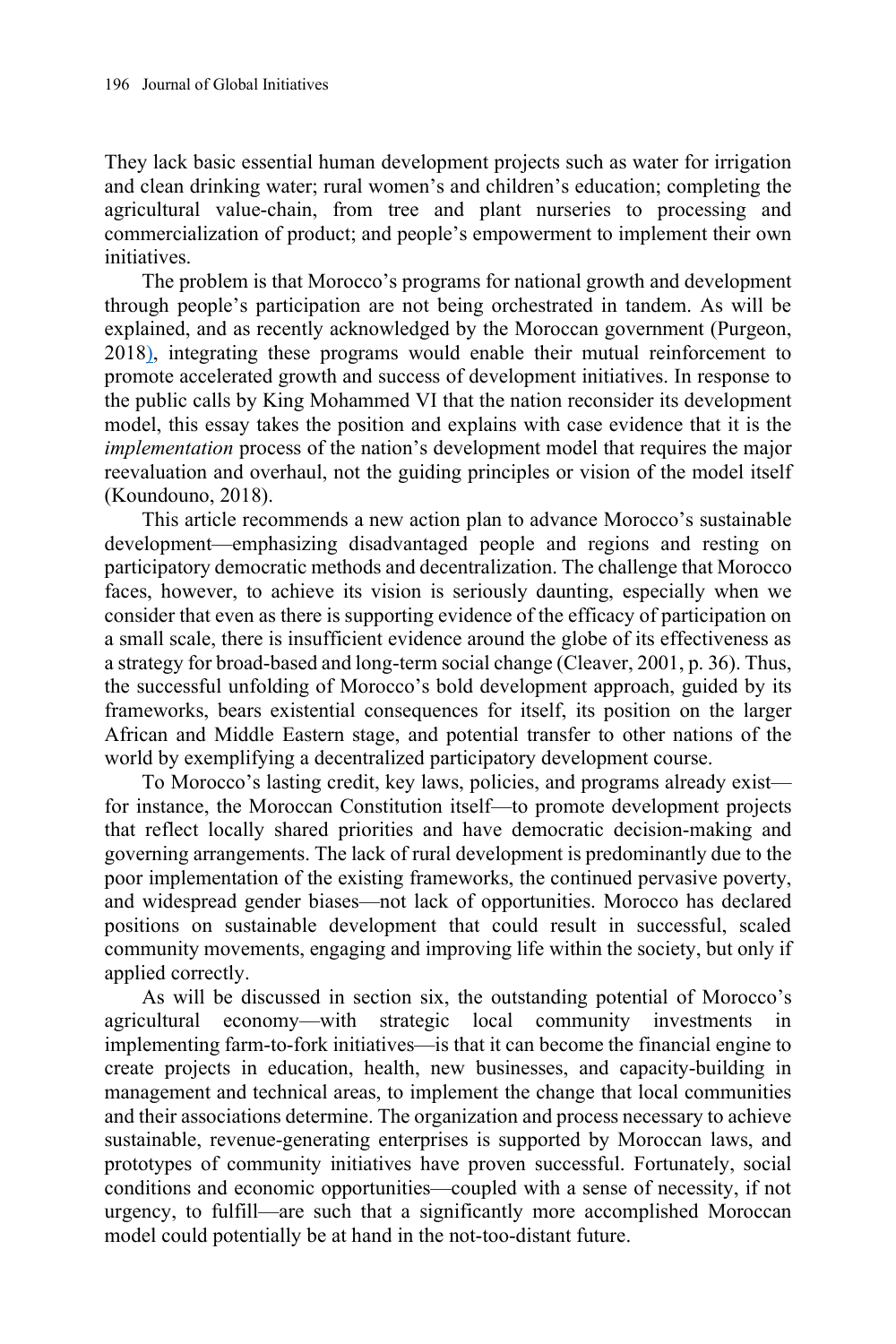### **Morocco's Municipal Charter**

The first framework, Morocco's Municipal Charter, requires locally elected representatives to create one-, three-, and five-year development plans derived from people's participation in the determination of local projects. This could be a major chance for sustainable development to take hold as people's participation and financing are the key factors of project sustainability (Chambers, 1993, pp. 11-13). However, in Morocco there is a constant challenge: elected members to municipal councils, who are given the responsibility to carry out the community plans, are typically not trained in facilitating participatory project methods. Representatives (and other community members) would highly benefit from applied learning workshops organized by government, civil society, universities, and socially responsible businesses to effectively fulfill the development-related articles of the Municipal Charter.

Catalyzing widespread and inclusive development projects means first implementing experiential training programs for university students, schoolteachers, technicians, civil society members, elected officials, and local people, for example, to be active agents of participatory development. Through hands-on training, the aforementioned municipal development plans can reflect the actual will of the people in regard to the projects and future they most want. The participatory community planning approach has been applied with success in a wide variety of situations. The projects cited below all successfully emerged from group assessments of their own needs. In rural areas, improvements have taken place in farming systems (Chambers 1993, p. 957), food production (Ruddell, 2002, p. 186), natural resource management (Campbell, 2001, p. 382), cooperatives (Sargent, 1986, p. 109), land use (Forester, 1989, p. 103), pest control management (Uphoff, Esman, & Krishna, 1998, p. 70), sanitation (Vernooy, Qui, & Xu, 2003, p. 99), and protected area management (Warford, 1989, p. 19). Similarly, in the field of business and public services, improvements have been noted in business management and production, infrastructural projects, poverty alleviation and economic development, technological developments including software, architectural planning, community control of policing and schools, the creation and delivery of services, and waste management (Ben-Meir, 2009, pp. 235-237).

With regard to health care, improvements are visible in terms of access and empowerment for the disabled (Jason, Suarez-Balcazar, Keys, Taylor, & Davis, , 2004, p. 4), disease control (health education) (De Koning & Martin, 1996, pp. 1- 2), sexual and reproductive health (Kumar, 2002, p. 49), public health, and nutrition (Hampshire, Hills, & Iqbal, 2005, p. 340). In pedagogy, this methodology has been shown to assist formal and informal education (Jason et al., 2004, p. 4), experiential learning and communication (Campbell, 2001, p. 382), adult education (Kumar, 2002, p. 29) and—on college campuses—in increasing student involvement in academic decisions (Wengert, 1976, p. 27) university-community partnerships (Van der Eb et al., 2004, pp. 224-225), gender and youth development (Pancer & Krasnor, 2002, p. 62), and in overcoming racial prejudice and other forms of discrimination (Wengert, 1976, p. 27). Participatory planning methodology improves disaster management, including crisis situations such as war and drought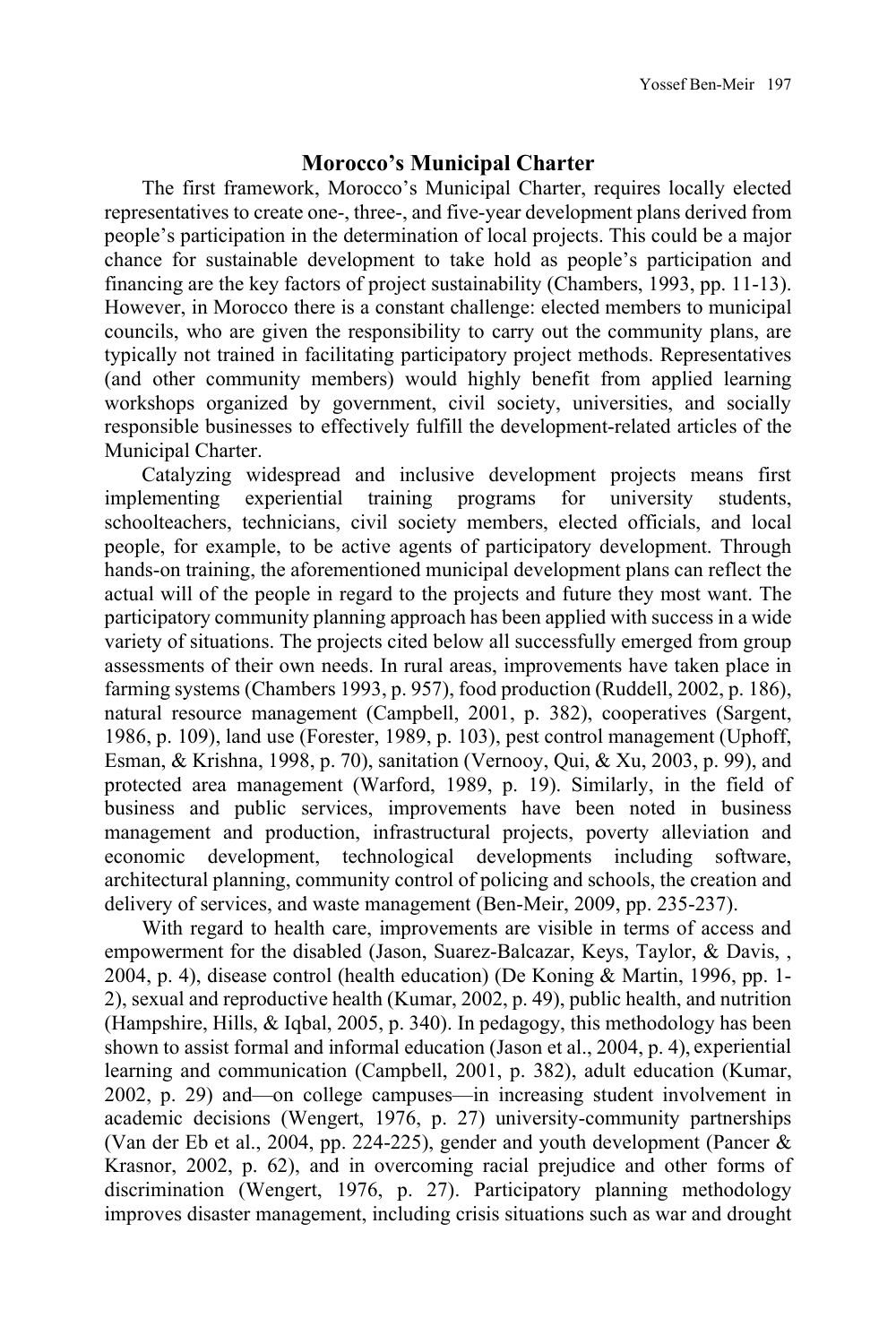(Kumar, 2002, p. 49), as well as their amelioration and peace-building (Rodríguez, 2000, pp. 147-148), management of displaced people (Brand, 2001, p. 962), emergency relief in a conflict situation (Symes & Jasser, 2000, p. 149), and the work of welfare organizations (Thomas-Slayter, 1995, p. 9). Finally, it is cited as a crucial factor in improved organizational development (Kumar, 2002, p. 29); building civil society (Symes & Jasser, 2000, p. 149); human resources management (Taylor, 2001, p. 122); project and program evaluations (Campbell, 2001, p. 382); management practices (Cornwall & Pratt, 2003, p. 4); and policy development, reform, and advocacy (Kumar, 2002, p. 29).

Much of Morocco's development success depends upon dispersing skills to create and assist inclusive community planning meetings as well as implementing the projects that become designed by the people, who are the project beneficiaries and managers. The Municipal Charter—directing the administrative tier closest to the people—establishes an avenue for the success of participatory development. People-driven projects instituted in the Municipal Charter, are necessary for sustainable development and actualization of the other frameworks that compose the Moroccan model. Without local representatives understanding how to implement people's participation in development and without the local people aware of this vital right, plans are typically drafted in a top-down manner with impossible or unrealistic levels of uniformity. It has come to the point that the statutory requirement to create community plans through genuine participatory processes now often appears merely rhetorically. In my experiences over recent years, on multiple occasions governors have voiced concerns upon their reflection of the quality of the plans they receive; municipal council members discuss their desire to fulfill the participatory planning requirement while being without the information and material capacities to do so; and municipalities resorting to outside expertise to conduct the needed local assessments are able to access a limited number of people due to time and trust level constraints—discouraging the continued momentum that is needed to achieve project implementation and sustainability. Skills-building workshops in facilitating local consensus as well as gender- and youth-based dialogue to understand the different needs among the different demographic groups are absolutely critical if these dimensions of the Municipal Charter are to be effectively delivered.

I have met municipal council members in the Beni Mellal, Marrakech, Mohammedia, and Taroudant provinces who cite their Charter's statutes and state they are without instruction on how to procedurally accomplish development plans generated from the people. It would be helpful if actual participatory planning methods were included at the annex in the published Charter that all council members receive at the approximately 1,500 municipalities. Considering the lack of guidelines on how municipalities might proceed, it is not a surprise that I have also met governors of provinces who faced the impossible likelihood of receiving identical development plans from more than a dozen municipal councils. The plans contained the exact projects defined by hundreds of villages at the same precise level of priority, having been copied from one another. Effectively training council members and others in real community settings can be the primary remedy against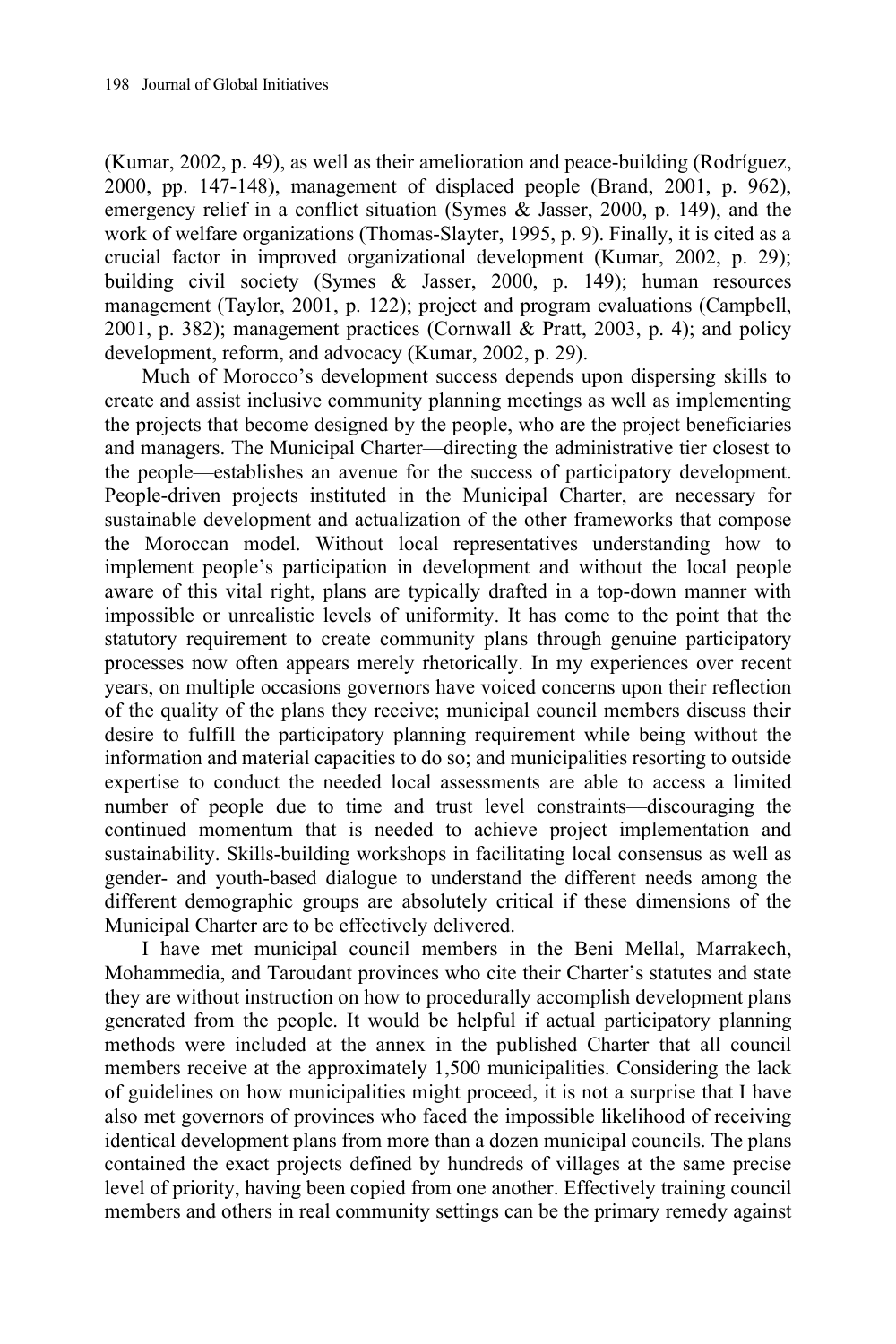this awful loss of opportunity and result in plans for projects that accurately reflect the people's ideas.

### **The National Initiative for Human Development**

The second framework, Morocco's National Initiative for Human Development (NIHD), is a national fund for infrastructure projects, capacitybuilding, social and cultural revitalization, and job-generating activities on the subnational level. Its budget through 2023 was approved in September 2018 at \$1.9 billion (North Africa Post, 2018).

In theory, the NIHD should primarily help to actualize development projects designed under the Municipal Charter. Indeed, the NIHD and the Municipal Charter can only be successful if they work in tandem. The NIHD is meant to help fund the participatory development plans embodied in the Charter and finance the projects that local people expressed they most need during participatory planning processes (such as during the fulfillment of the Communal Charter requiring such actions) and want to implement, helping to ensure their sustainability. If this were the case, and if the NIHD's budget were doubled through 2023, then it is my assertion—based on budgetary analyses and project evaluations at municipal levels—that Morocco could potentially fulfill its development model and vision through local communitydriven development movements that incorporate multisectoral partnerships at all administrative tiers, rather than remaining ranked 123 among nations on the Human Development Index following an enormity of expenditure, intentions, and effort (United Nations Development Programme, 2018).

If the Municipal Charter does not result in projects properly defined over the course of community-wide meetings (inclusive to the general public (Mikkelsen, 2005, p. 72), disadvantaged groups (Kapoor, 2002, p. 104), professionals (Swantz, 1982, pp. 114-115), and the vulnerable (Kumar, 2002, p. 51), which is unfortunately often the case due to inadequate participatory training and finance, then it can be expected that the NIHD will not have adequate local projects to fund and that the aggregate of results fall short of national goals, as is already happening.

There are many other practical NIHD reforms to increase its development impact. First, the provincial administrations of NIHD should accept development proposals all year round. As of now, the shifting periods during the year when they receive proposals mean that opportunities open and close, and most local associations and cooperatives remain unaware.

Second, the NIHD should be maximally flexible to fund the range of projects communities determine most important to them (whether in health, education, construction, etc.). The NIHD's criteria regarding project types they consider supporting also often changes, such as their across the board prohibition in recent years of local community construction projects, while rural community priorities have remained consistent, such as building of preschools, drinking water towers and irrigation canals, and work centers for local cooperatives and associations.

Third, the NIHD should double the amount of the funding ceiling for local projects to \$60,000 to enable construction of irrigation systems, agricultural processing facilities, and other vital infrastructure, as well as reduce the requirement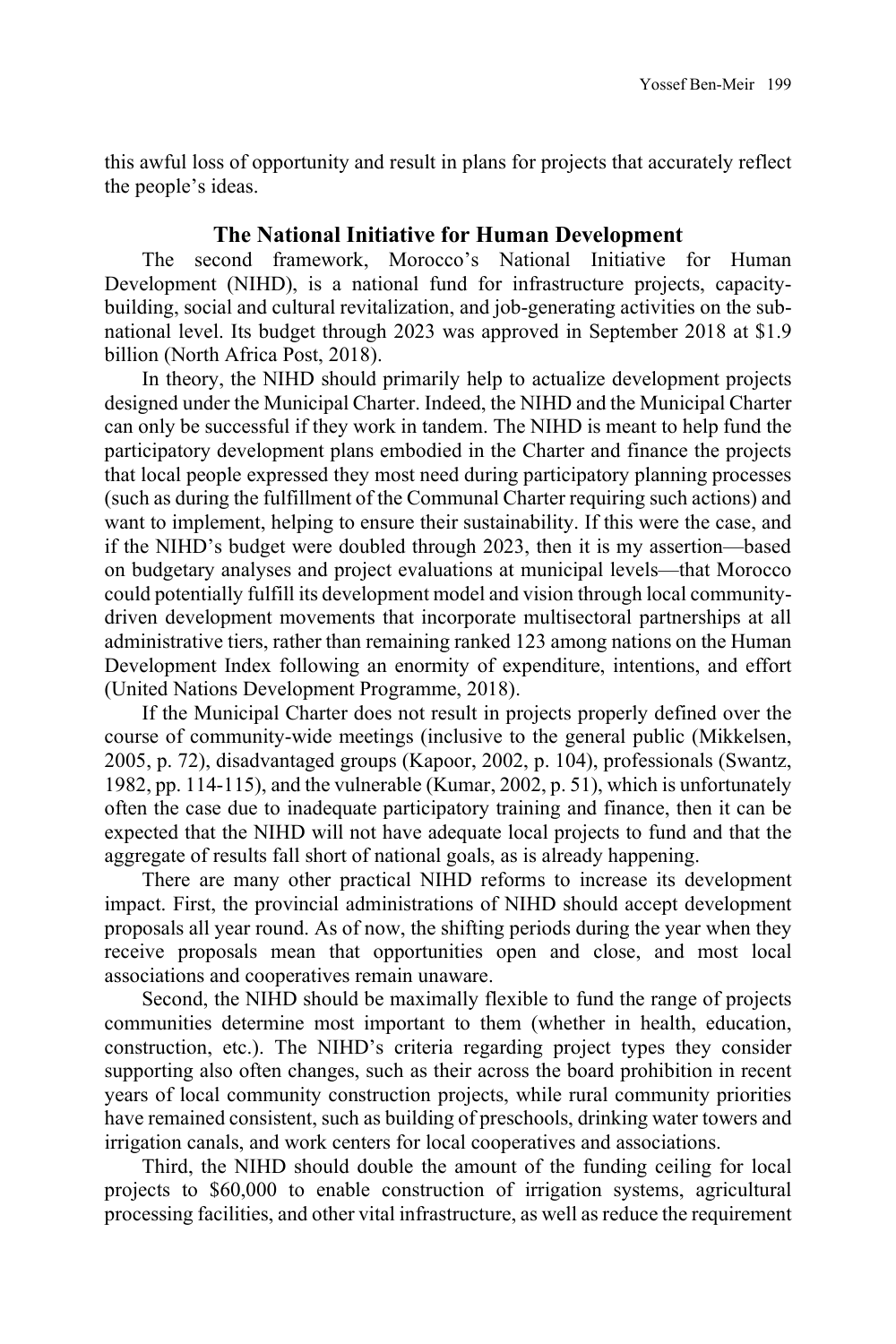that recipients contribute toward the financial amount requested to 10% from the current 30%. The requirement to co-invest is understandable because it seeks to encourage buy-in and a deeper level of commitment by the beneficiaries. However, the 30% level has become a prohibitive barrier for many people to access the program, as was expressed by community representatives in the Oujda, Beni Mellal, Marrakech, and other regions.<sup>[2](#page-10-0)</sup> In-kind giving on the part of community applicants, such as labor and land, should be acceptable by the NIHD in place of the financial contribution. Furthermore, there also appears to be a many month lag between when beneficiaries manage to pay their financial contribution and when NIHD finally disburses the total grant. In Morocco, it is customary for financial transactions related to goods and services to be immediate upon delivery, just as people's needs are immediate. The NIHD ought not be an exception to this norm.

Finally, and most critically, the NIHD should co-create project proposals among its staff with the prospective local beneficiaries. Rural areas' illiteracy rate is nearly double that in urban places at over 40%, and rural women's illiteracy is close to double that of men (Hemidach, 2015). Drafting the required project proposals and documents is impossible for people and communities who could most utilize NIHD. *Credit Agricole*, Morocco's leading bank that finances professionals in agriculture and the agri-food sector, and USAID in northern Iraq are starting to gain experiences in co-creating project proposals with community representatives and beneficiaries, $3$  lessons from which might be helpful if NIHD adopted this approach. Incorporating these measures and aligning the NIHD and the Municipal Charter regarding participatory planning and development could create a sharp rise in the implementation of new local development projects that are consistent with the necessities of sustainability.

#### **Moroccan Decentralization**

The "roadmap" of Moroccan decentralization—derived from a series of public statements of the King of Morocco since 2008—aims to utilize ongoing national level engagement (devolution) along with sub-national partnerships (deconcentration), to help implement community projects (delegation).In other words, the Moroccan pathway aims to rally national resources and partnerships for local development. In principle, this is good for sustainability. However, appropriate and lasting construction of decentralized systems must happen in tandem with the implementation of community planning, projects, and partnership-building between the public, private, and civil sectors (Friedmann & Klauss et. al., 1984, pp. 189- 194). These relationships and joint development actions are what decentralized systems are actually made of, and this requires sustained community initiatives on a widespread basis. Therefore, without the Municipal Charter and the NIHD working together, adequate decentralized arrangements of public administrations will neither be effectively formed nor adequately enduring.

<span id="page-10-0"></span> $2$  Yossef Ben-Meir, based on meetings with community representatives in the regions of Oujda, Marrakech, Beni Mellal, and others during 2018-19.

<span id="page-10-1"></span><sup>&</sup>lt;sup>3</sup> Ali Benmokhtar (Credit Agricole, Marrakech) and Timothy Lavelle (USAID,

Washington, DC), based on meetings with Yossef Ben-Meir in 2018.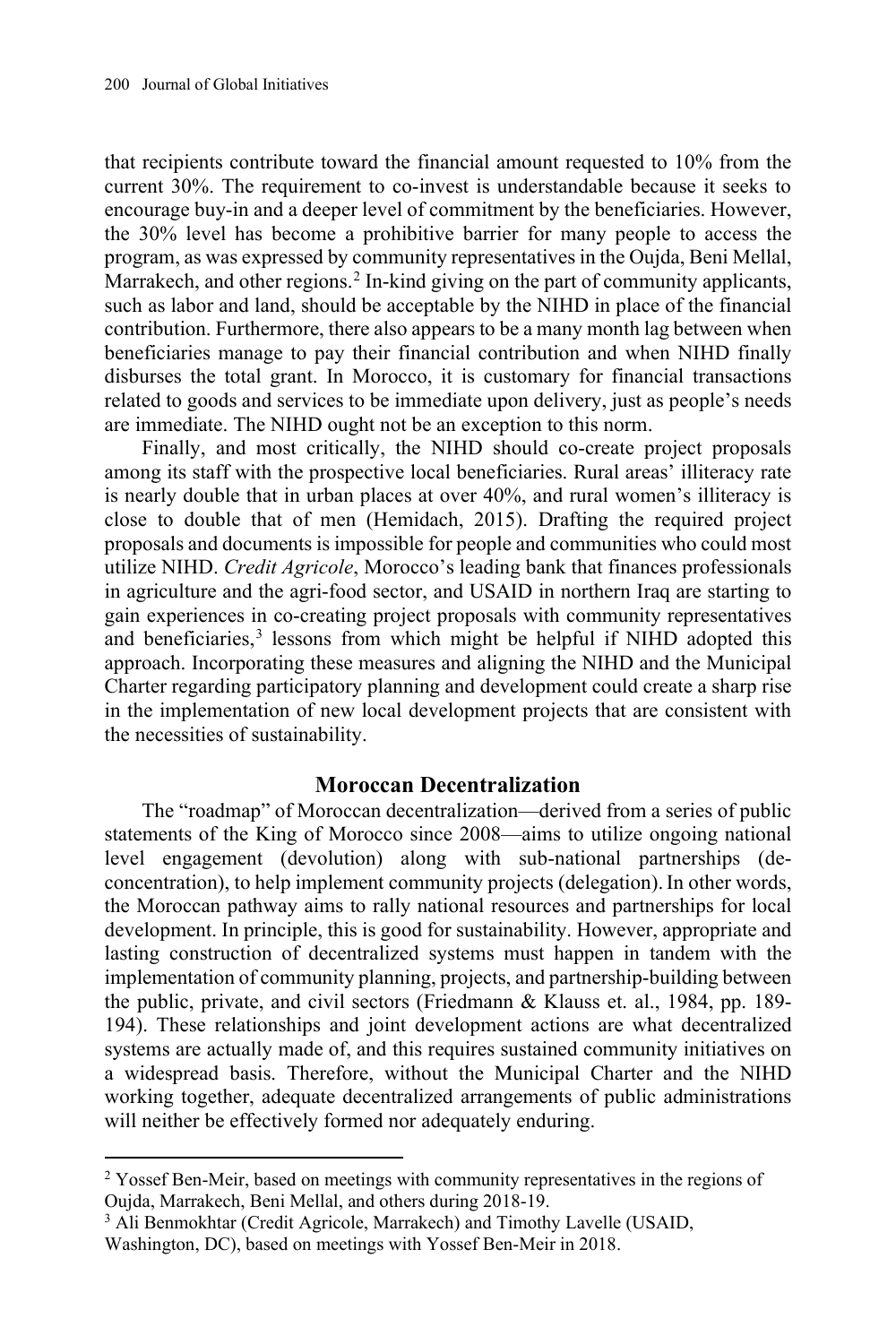Morocco's decentralization has been referred to as "regionalization," meaning that its emphasis is on the devolution of power to its 12 regions (Pignon  $\&$ Braconnier, 2017). Nevertheless, regional public administrative centers in Morocco remain too distant from the dispersed communities of their jurisdictions. This causes considerable delays of basic authorizations needed to carry development initiatives forward. Even provincialization, which is the breakdown of regions into their provinces, resembles an unnecessary limitation on reasonable actions for sustainable change and growth.

In Morocco overall, decentralization has not significantly taken hold, which only further suppresses new local development. The national level still generally decides the parameters, terms, cases, and situations for sub-regional actions, as I have observed generally across all ministries that engage in sustainable human development as part of their mission. For example, local education directors defer decisions about opening beds in a middle school dormitory, During the fall of 2018, the King of Morocco tasked the government to submit a draft Decentralization Charter, which has now been developed and would ideally bind national and regional government agencies to specific functions for the administration of human services (ElJechtimi, 2018). The human development course of the nation depends upon clear articulation and implementation among the relationships between public, civil, and private institutions.

Without hardly a mention of the municipal level, the Decentralization Charter will likely fall short of enabling the system of sub-national management of development to fulfill its promise for Moroccan local communities. The elements of the Municipal Charter, particularly the community creation of participatory development plans, should clearly be referenced in the Decentralization Charter, as well as the central elements of the Decentralization Roadmap being deconcentration (intersectoral subnational partnerships) and delegation (community management). Devolution (ongoing national level engagement) is already well codified in the Decentralization Charter, whose function appears to be that of establishing parameters for the national and regional levels to interface, without establishing the necessary roles of the provinces and municipalities with the nation's decentralization system.

Decentralization advances autonomy of societies to determine their own development path (Parfitt, 2004, pp. 538-539). Brazilian economist Theotonio Dos Santos stated that for developing nations to no longer be dependent on foreign trade and be able to build a locally controlled economy, they must restructure internally and direct their development efforts and resources toward the interior, which decentralization can help to do (Dos Santos, 1978, pp. 57-80). For Dos Santos (1978), internal conditions determine the potential effects of the international situation (pp. 57-80). Therefore, he suggests that underdeveloped economies develop their own productive autonomy. Decentralization by its very nature promotes the growth of alternative centers in what were previously areas of the periphery. A certain amount of autonomy from political, administration, and economic national centers and from global dynamics is thus created (Rolly, 2001, p. 55). Decentralization then becomes a potential means of conflict resolution by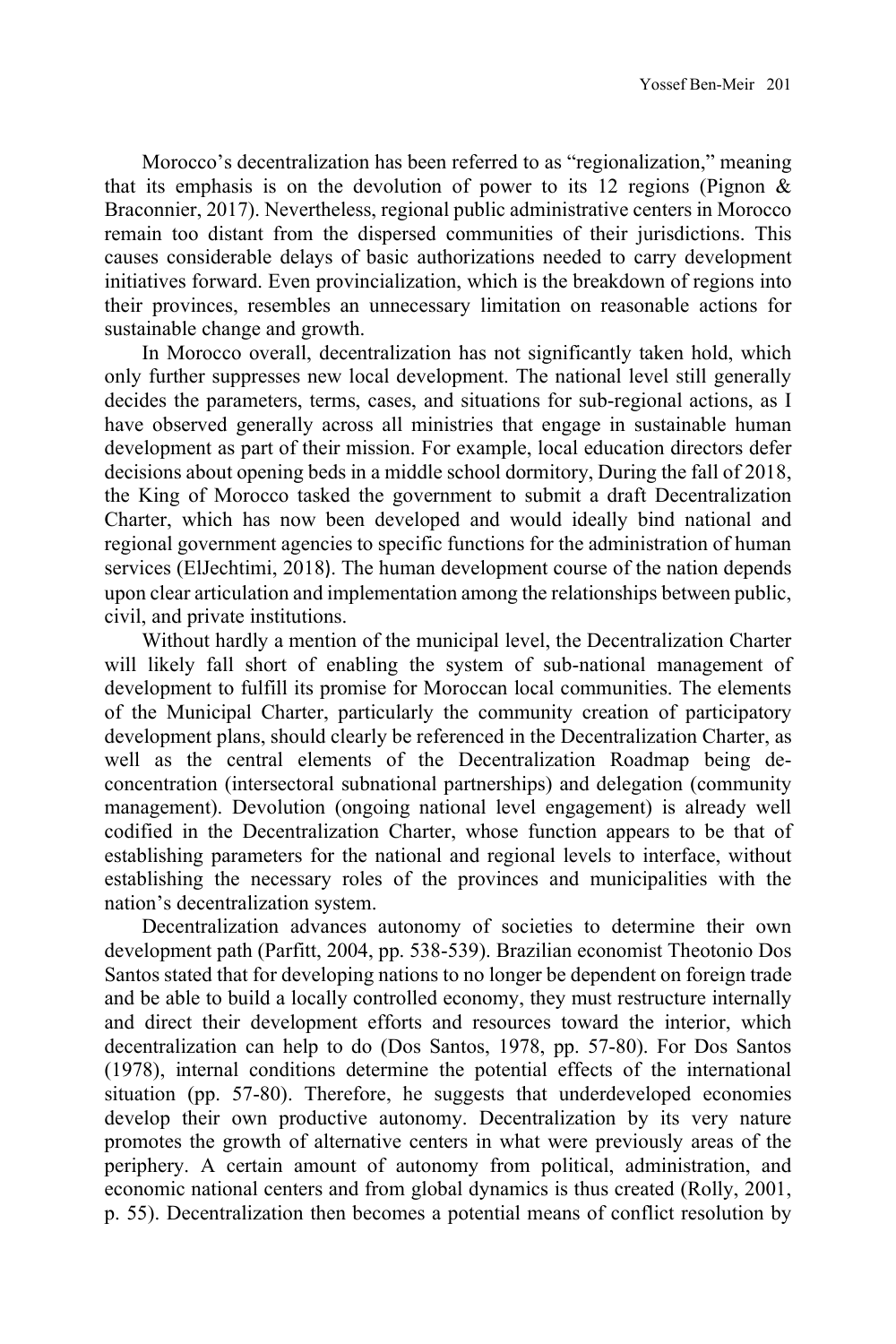providing autonomy to sub-regions, which can have a stabilizing effect (Hulbe, 1980, p. 56).

Here again, informational workshop sessions on decentralized organization and its bottom-up formation are necessary with national, regional, and local leaders. Conducting workshops that help demonstrate overlapping parallels between localized control over social affairs and Islamic religious concepts would also be helpful and is sorely needed today. For some national leaders, particularly Islamists, this could heighten decentralization's appeal by placing it in this cultural-traditional context, where it can be naturally integrated. For example, some writers on Islamic political philosophy describe the notions of *shura*, *ummah*, *baya,* and *tawhidi* as involving dimensions of local governance, social justice, leadership, and personal empowerment (Said, Abu-Nimer, & Sharify-Funk, 2006, pp. 159-162). By developing understanding as to how Islamic precepts relate to characteristics of participatory decentralization, supportive coalitions can be expanded by having more shared frames of references for furthering sustainable development. By further developing this understanding as to how specifically Islamic ideas exist in participatory and decentralized pathways, development advocates are able to expand the community of the people and groups with whom there may be regularly dialogue and partnership, with more closely aligned and relatable frames of references.

There are concerns that the process of decentralization in pursuing development may lead to destabilizing political outcomes (Rolly, 2001, p. 56). With regards to Morocco, the emphasis on participatory approaches by local communities to create these projects centers around their livelihoods and meeting their immediate human needs. Having directly or indirectly helped bring about local meetings and projects in all its 12 regions, I have observed no basis for concerns that stem beyond these developmental factors involving the unrealized plethora of socioeconomic and environmental opportunities of the people. Communities are focused on meeting their needs; creating and furthering their associations and cooperatives toward their goals; and somehow addressing what can seem stifling difficulties for progress. There has certainly been ample opportunity to redress the needless poverty, and there still is if only Moroccan leadership were to fulfill the model of decentralized participatory development to which it is committed.

However, human service ministries' consistent deference to Rabat remains as fixed as ever. Reflecting upon dozens of meetings regarding community development projects in an array of sectors since 2008 when the Decentralization Roadmap was launched, my experience begs the question: What compels regional directors of public agencies that oversee the different human service deliveries over vast areas to still refer to central administrations for their approval of modest-sized initiatives and partnership agreements? Is it that they actually do not understand their full authority or that it has not been specifically enough defined, or is it that the pattern of centralized behavior is so deeply entrenched that regional managers are not as of yet comfortable or confident to execute the power that they have? Even as these possible explanations are ultimately conjecture within an ongoing decentralization process, it may be a combination of these and other factors that keep decentralization an intention rather than a reality.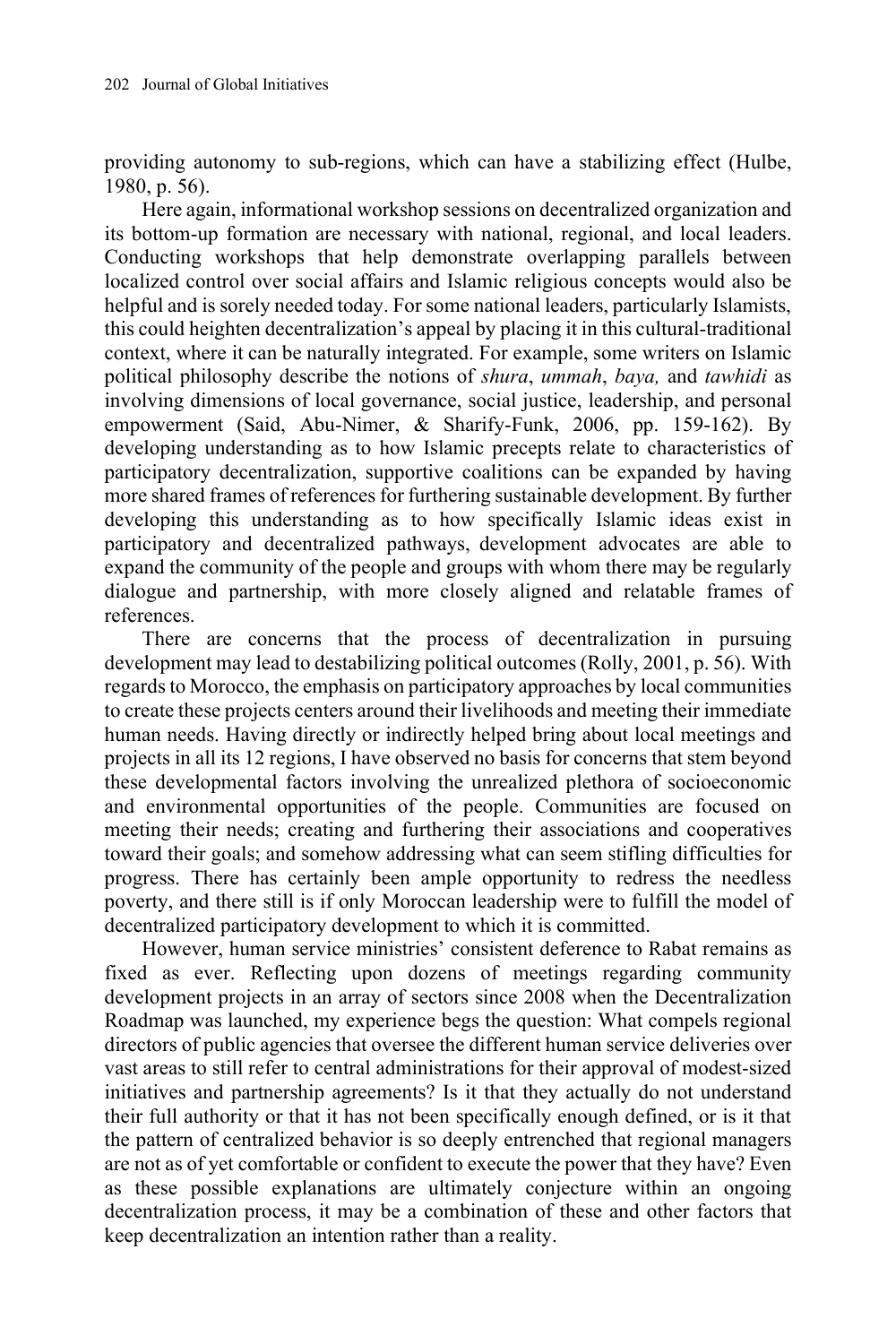Understandably, executing decentralization, particularly at an accelerated pace, can be a delicate balance. The local level is stratified socio-economically, environmentally, and in regards to gender just as it is on the societal level and globally (Brohman et al., 1996, p. 235). Advancing decentralization quickly can be fraught with unhelpful consequences, such as entrenching further the locally affluent and political classes (Heller, 2000, p. 139). However, genuine implementation of frameworks one and two could create the initial participatory and sustainability conditions that would enable Morocco to eventually opt for an emerging form of decentralized development management to the municipal level. In order for this to unfold, local communities and their associations require greater guidance, support and practice in managing projects (that incorporate multi-sectoral partnerships) through their different phases, and to also directly experience their development benefits.

## **Moroccan Agriculture and Rural Development**

The fourth framework, which is constituted by Morocco's agricultural development programs to promote product cultivation, processing, and commercializing, are not making a sufficient difference for the majority of farming families who cultivate five hectares or less of land and who experience intractable poverty (Maroc Vert, 2019). The social unrest in northern Morocco is a direct reflection of the ongoing rural poverty and a fallout in the application of the country's agricultural, human development, and participatory frameworks. Rural poverty—despite immense local and national potential—is the "Achilles' heel" of Morocco's stability and, ultimately, national prosperity.

Local people are left deeply frustrated with the anemic progress made over the past three decades in implementing rural development projects they prioritize—a period that has seen rural poverty increase most dramatically in the 1990s (Levy, 2005) and is currently three times higher than urban poverty (Ghanem, 2015). I would suggest that the rural poverty conditions in Morocco are increasingly impossible to justify. Even with viable projects aplenty, donors and financiers complain of a lack of viable business and development proposals. But how could that be when, for example, farming communities know exactly the irrigation infrastructure that is needed to uplift all village households? Local people consistently prioritize this, yet even when the local beneficiaries would gladly contribute their labor in-kind, there has been no construction. Irrigation infrastructure projects are prohibitively expensive, especially in mountain areas, and hardly any other project will more greatly improve agricultural production, food security, and income.

Rural development conditions are very problematic; there are the near complete losses of local fruit tree varieties of fig, apple, pear, grape, clementine, carob, date, and others that are endemic to the northern region, and other varieties elsewhere in Morocco. These local crop varieties are encouraged in Morocco's "Green" plan for agriculture. The crops offer a genetic resource for small farmers that enhances food security in the face of water scarcity and climate change. However, agrobiodiversity remains seriously undermined because of a few high-yielding varieties that cause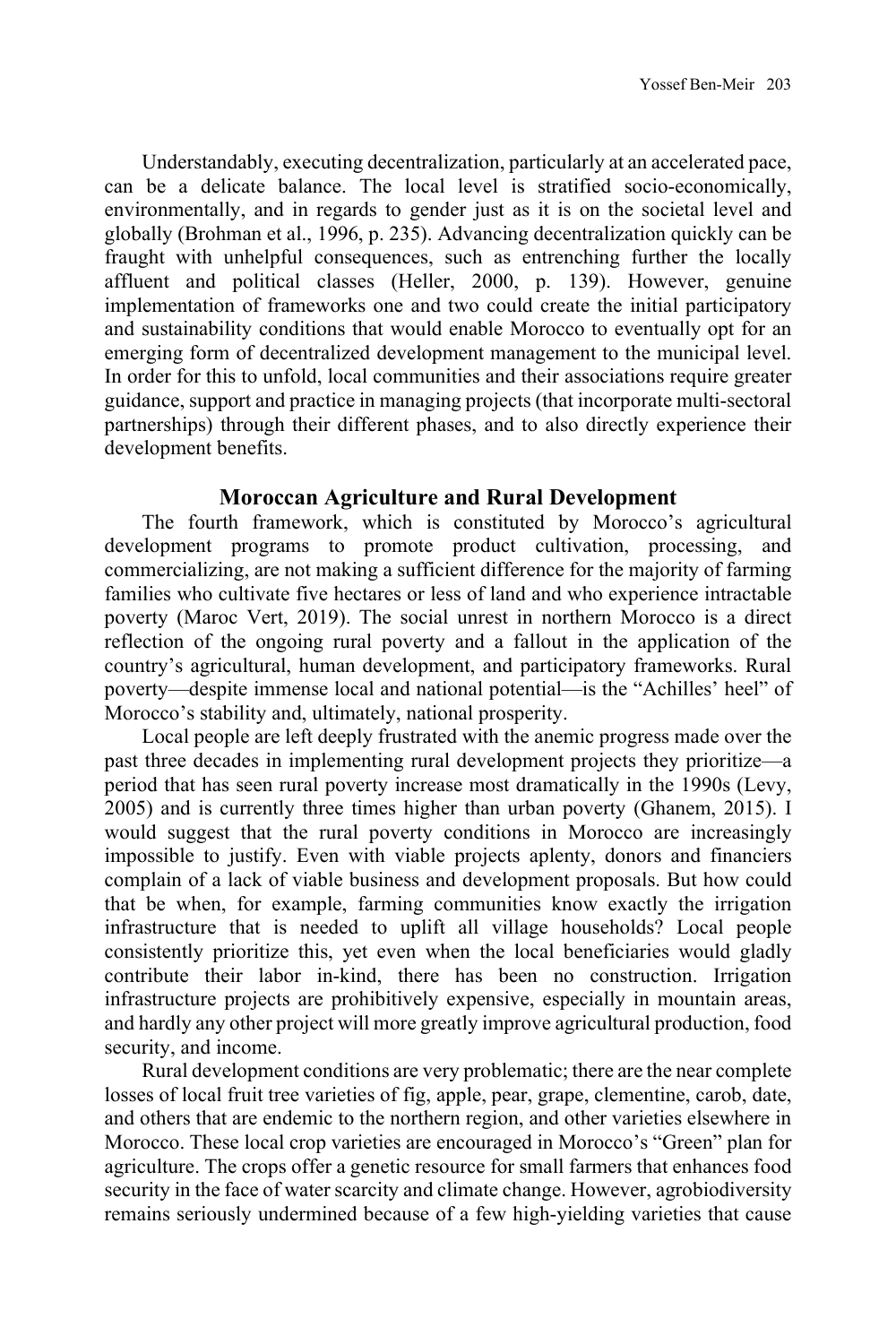genetic erosion; in addition, there is the backing of government programs that currently deem agriculture for export of greater national importance (Ouarghidi, 2018).

This is occurring in Morocco at a time when billions of trees and plants are needed (Ministry of Agriculture, Fisheries, Rural Development and Waters and Forests, 2013). Farming families are also compelled by the market and population to transition away from growing the traditional staples of barley and corn. According to the Ministry of Agriculture, these staples are grown on 70% of agricultural land, yet account for only 10-15% of agricultural revenue (King Mohammed VI, 2008). Government tree nurseries have been closing over the years when they should be at maximum production capacities based on the enormous public demand for trees. One simple policy shift would make a profound difference for tens of thousands of farming families—fig and potentially walnut trees (depending on water availability) should be allowed to be planted at high elevations on public domain lands, just as carob is allowed on public domain lands in lower lying ones.

One of the intolerable consequences of rural poverty is the horrendous drop in participation in education of rural girls, particularly between primary to secondary schools, which is three times higher than urban girls and 15% higher than rural boys (Benyakhlef, 2017). In addition to gender role expectations, such as domestic work, marrying early, and fear of ostracization, other contributing factors of lower female participation are insufficient dormitories, affordable transportation, and adequate decentralization (Auletto, 2017). Many rural families must choose between sending their daughters to fetch drinking water miles away or sending them to school. Available safe drinking water improves girls' education outcomes more than boys (Khandkur, Lavy, & Filmer, 1994).

Agricultural programs understandably put pressure on the entire upstream value chain, from nurseries to markets, of raw and processed product. Enormous value is lost by Moroccan family farmers due to tree and seed dependency, irrigation inefficiency limiting the size of arable lands, ineffectual or nonexistent cooperatives, and by selling their raw product through traditional local market channels. These conditions characterize the experience of the vast majority of farming families, who are without the production capacity, partnerships, and means to add value and reach a consistent standard and quality of product necessary to enter more rewarding markets. These stifling barriers ensure that up to five times the average household income is lost as compared to if a viable cultivation, production, and management system were in place, based on my conservative calculation. Thus, rural people's potential savings, income, and revenue for reinvestment—their basis for growth—only serve to improve livelihoods elsewhere while they themselves reap no benefit.

Agricultural finance programs have to make choices as to where they can catalyze the greatest possible developmental difference with their limited resources. In this regard, project priority solutions are widely shared and are in irrigation: water canals, basins, towers, pipes, pumps, infrastructure—all of which can conserve water by 50% or more and create the opportunity to expand agricultural cultivation. Meeting the equally-widespread need for clean drinking water could be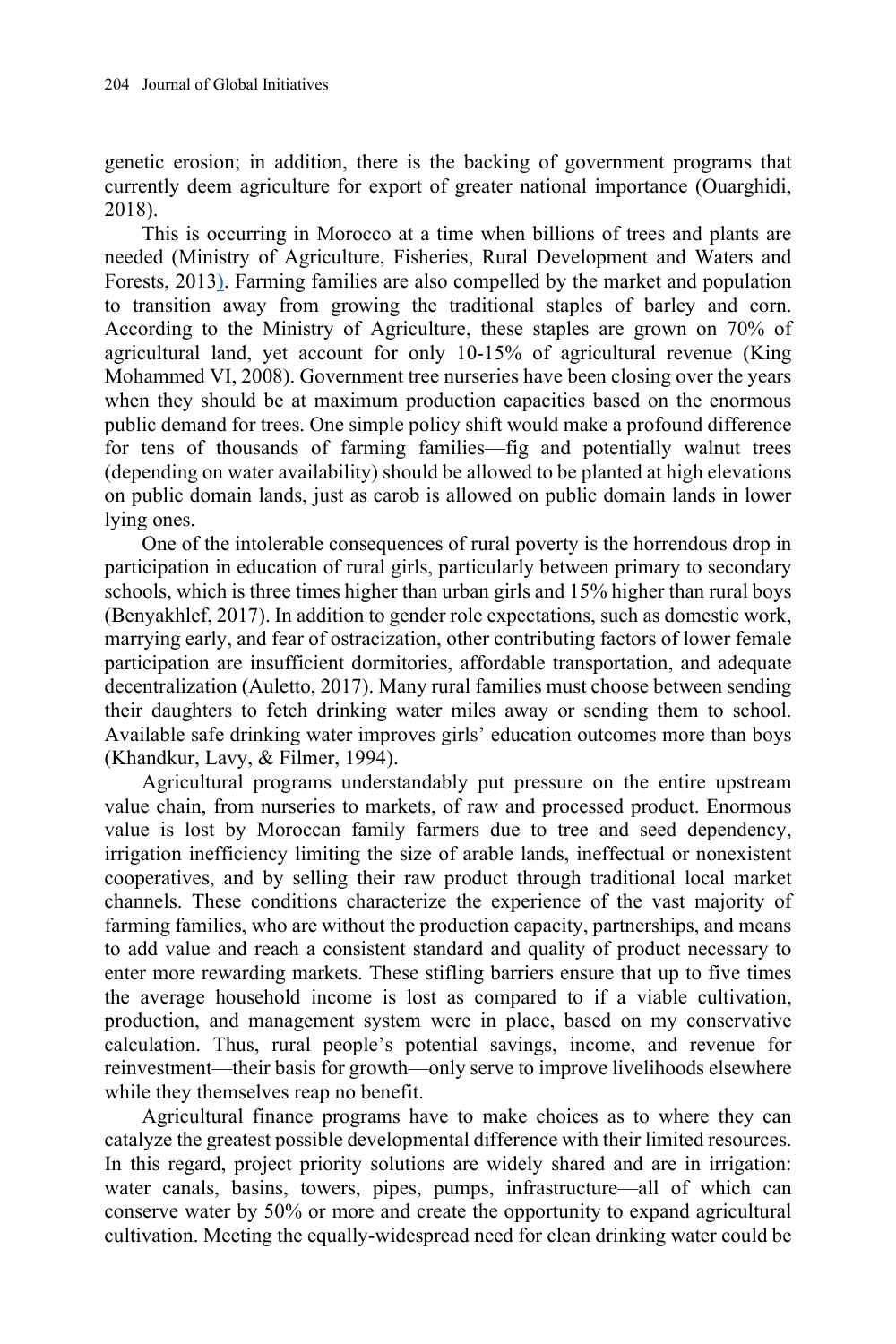appropriately incorporated into the technical scheme. Only approximately 60% of rural Moroccans have access to clean drinking water. Though this has increased from 14% in 1995, access to house connections and good water sources has improved only slightly (Benargane, , 2017). Clean drinking water projects remain a top priority expressed by rural communities. Too often, there seems to be a disconnect, as in this case, between the national human development figures that show marked improvements, and the reality of rural communities that have been left behind.

The obvious counter-response to the recommendation regarding irrigation is that there are already government programs to subsidize some of these activities for farmers (pressure drip systems, for example). However, those programs need to be brought to the farmers where they are, and the needed partnerships and local institutional growth are aided by facilitating farmers' strategic planning, outreach, and experiential learning. Programs should fund nurseries on public land lent to community associations to reduce risk and cost to farmers, similar to what the Moroccan High Commission of Waters and Forests, public schools, universities, and others have done with the High Atlas Foundation (HAF), the U.S.-Moroccan nonprofit organization I founded and help lead that works to strengthen cooperative capacity-building in management and technical areas, organic, food safety, and other certifications, and revolving lines of credit in order for cooperatives to acquire certified product for its processing and sale. The results of these combined actions, as HAF has observed in rural cases in Morocco, will be a surge in cultivation and market-ready product, along with improved local organization, reinvestment in human development, and decentralized partnerships that conduct decision-making considerate of such multiple factors. The HAF model can be adopted and adapted by other community-based organizations.

For example, the Moroccan Jewish community is also participating in the national agricultural development effort by providing land in-kind to cooperatives and associations (with HAF guidance and support) in order for rural communities to build their needed tree nurseries, and most recently in the Province of Ourzazate with government funding to help build the irrigation infrastructure and assist intercultural collaboration. The 300 or so agricultural extension centers and the 54 training schools in Morocco under the Ministry of Agriculture, Fisheries, Rural Development, Water and Forest should be fitted for endemic and organic fruit tree and medicinal plant nurseries. In this way, these locations will be natural extension technical skills transference sites for the surrounding areas, essential in order for Moroccan communities to generate the one billion agro-forestry trees the nation requires (Ben-Meir, 2015). Their students and staff should be the future trainers who are themselves trained experientially in facilitating participatory planning and development projects with local communities.

But how do we get there? Again, the first framework of the Municipal Charter, forming community development plans driven by the intended beneficiaries, women and men of all ages, is key for sustainable agricultural project identification and implementation. Facilitation of project development is helpful and needed; in this regard, establishing centers of participatory planning to assist with dialogue,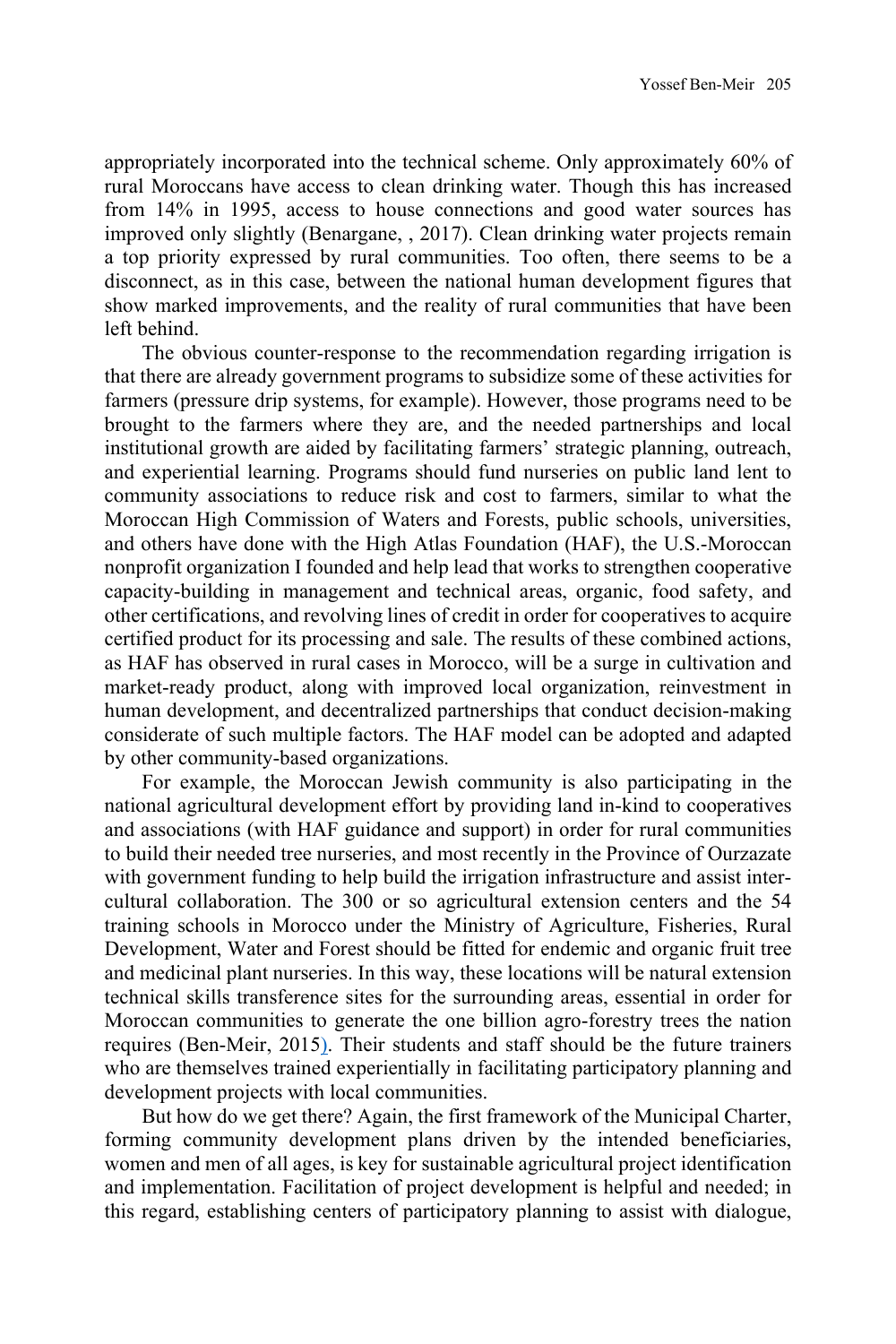meeting space, and coordination will be vital. Provincial governors and other local leaders who understand the important contribution such centers can make should exercise greater authority to assign underutilized public or civil building infrastructure for this participatory development purpose.

## **Moudawana and Women's Empowerment**

The fifth framework, Moudawana—Morocco's family code—represents a major opportunity for equality and prosperity for women. Like the deficiencies in positive outcomes from the other frameworks relative to opportunity, the groundlevel application of Moudawana's articles—which are of a rights-based approach to sustainable development—have not broadly translated into positive change for the vast majority of rural women. In an action-research study conducted by the High Atlas Foundation, 94% of 194 participating women in the rural Al Haouz province said that they had never heard of Moudawana. The purpose of the study was to assist the High Atlas Foundation in the delivery of workshops that involve 1) recognizing and exercising rights, 2) growing capacities for participatory cooperative development, and 3) building the knowledge and facilitative skills of citizens in empowerment processes.

The lead researcher, Gal Kramarski (2018), stated in her yet unpublished results, "All groups mentioned illiteracy as a core obstacle that holds them back from knowing their rights" (p. 15). The distances between communities and their closest middle and high schools create practical (infrastructural) and cultural barriers for participation in education by rural girls. Without cell phone coverage and independence, one person expressed the sentiment: "No one cares about us, we are neglected here; how could we know our rights?" Kramarski (2018) observed, "Many women indicated that they are dependent on their relatives; their lack of financial and social freedom prevents their access to rights" (pp. 17-18).

The observations from the fore mentioned study, and the ongoing empowerment program it launched, point to a multidimensional course to advance the status and opportunities of Moroccan women. First, 10 urban women from universities in Marrakesh who were part of the above study, and all of whom had awareness about Moudawana as an issue of political and civil struggle recognize the opportunity to strengthen the capacities of both rural and university women in Morocco by facilitating women's workshops that teach integrated self-discovery, Moudawana rights, and cooperative development programs. Such exchanges have many reciprocal advantages.

Second, in order to expand empowerment experiences and development, it would be helpful to have the theoretical and methodological perspectives of Western and Islamic feminisms analyzed together for similarities and differences. Their integration could create enhanced approaches and outcomes toward greater participation, potentially benefiting both societies (or civilizations).

Third, self-discovery, human rights-based, and confidence-building strategies can then also achieve greater financial independence for women through cooperatives, further human development, management and technical capacities, and social networks. Just as participatory planning needs to result in measurable improvements in people's lives to be successful, so too should the women's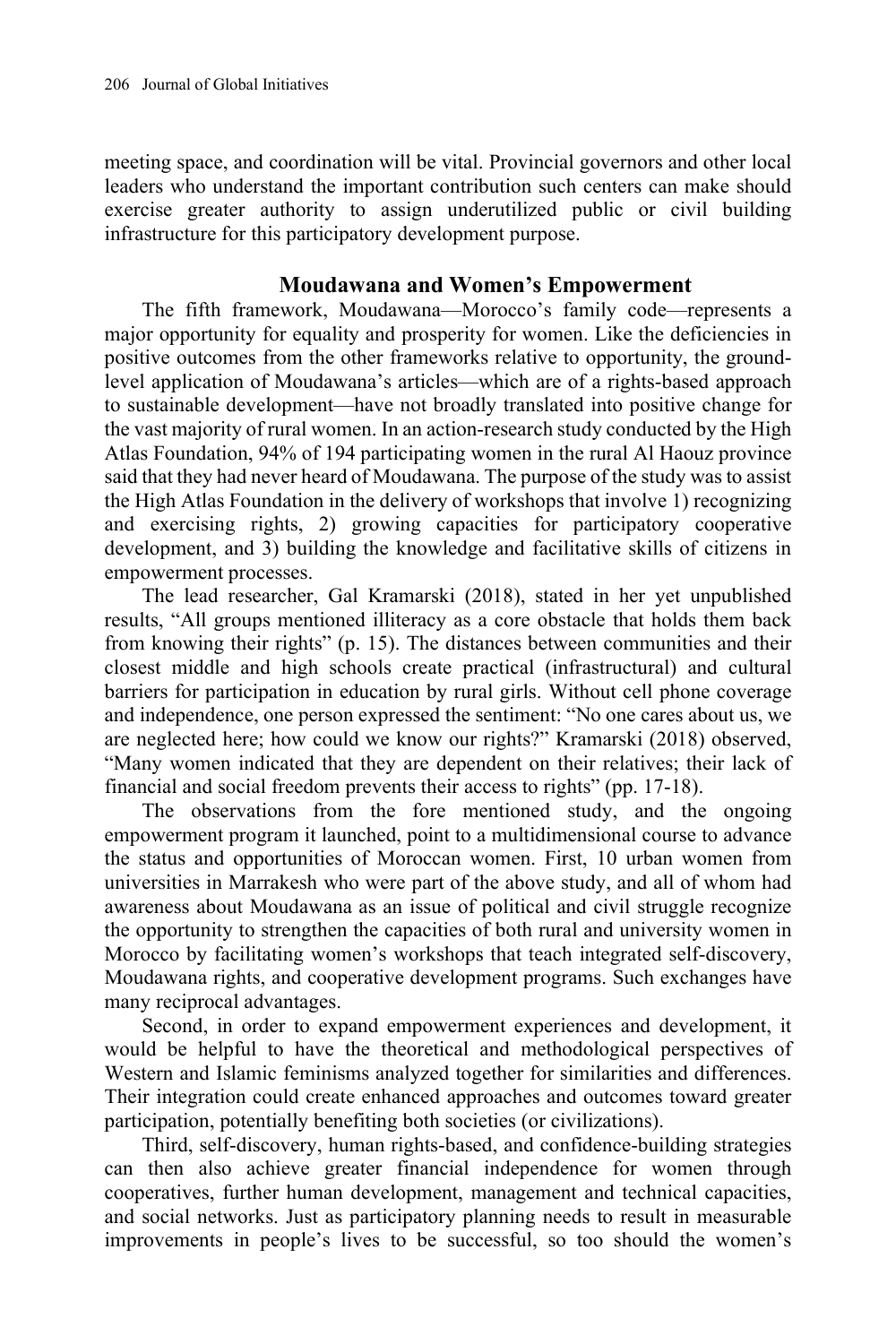empowerment processes result in more sustainable development. For example, Gal Kamarski's (2018a) published report indicates that the initial self-discovery workshops, utilizing participatory democratic procedures, helped women to identify economic solutions for development. A group of 35 Moroccan women in the Marrakesh region addressed illiteracy by hiring a female university student and starting a literacy program in their village, and 65% of participants have joined parent associations and are actively involved in efforts to improve local schools for their children's benefit.

Finally, education alone is not enough to increase women's employment, as evidenced by the fact that in Morocco, women already comprise 47% of the population holding a tertiary degree of some kind, and yet the vast majority remain marginalized from the workforce ("Ratio of female to male tertiary enrollment," *World Bank World Development Indicators Database*, 2010). Education programs must be combined with empowerment workshops to give women the confidence they need to overcome patriarchal notions preventing them from entering the workforce. Women, as community leaders, also must be involved in identifying and implementing development projects. Only with women's close involvement will such projects truly be successful at the local community level and beyond.

# **Youth, Activism, and Development**

The sixth framework—the advancement of youth enterprises and their civil and political participation in decision-making—is full of opportunities and challenges in Morocco. There are many avenues to engage youth in community-based volunteerism and internship experiences for human development. It comes down to investment, leadership, and implementation management. University-based action research and service learning, youth centers, and schools show every day how they can be the catalysts for people's projects and social change, while forging students' best possible futures through formative skill-building. However, lack of funding makes it hard to maintain these programs, which actually form the basis to redress the 40% urban youth unemployment and extenuate innovative social development (Reddy, 2017). In the long term, these programs, which are not very expensive, pay for themselves, especially when considering the hope and sense of purpose these experiences give young people and the development results that youth subsequently create in their communities.

Capacity-building programs for groups of young people—such as in education and youth center settings, with urban students assisting local communities, and children protection centers—should couple two streams of mutually reinforcing actions. First, the application of participatory methods among the youth training participants, so that they themselves analyze and strategize to achieve their selfdefined needs. Simultaneously, they learn the participatory approach. Second, as they learn planning methods from their own use of them, the students apply the techniques with neighboring communities to affect change beyond their own schools, centers, or neighborhoods. In this way, student and community projects are identified and implemented as skills in participatory planning and project management are built among the youth participants. Learning-by-doing is cost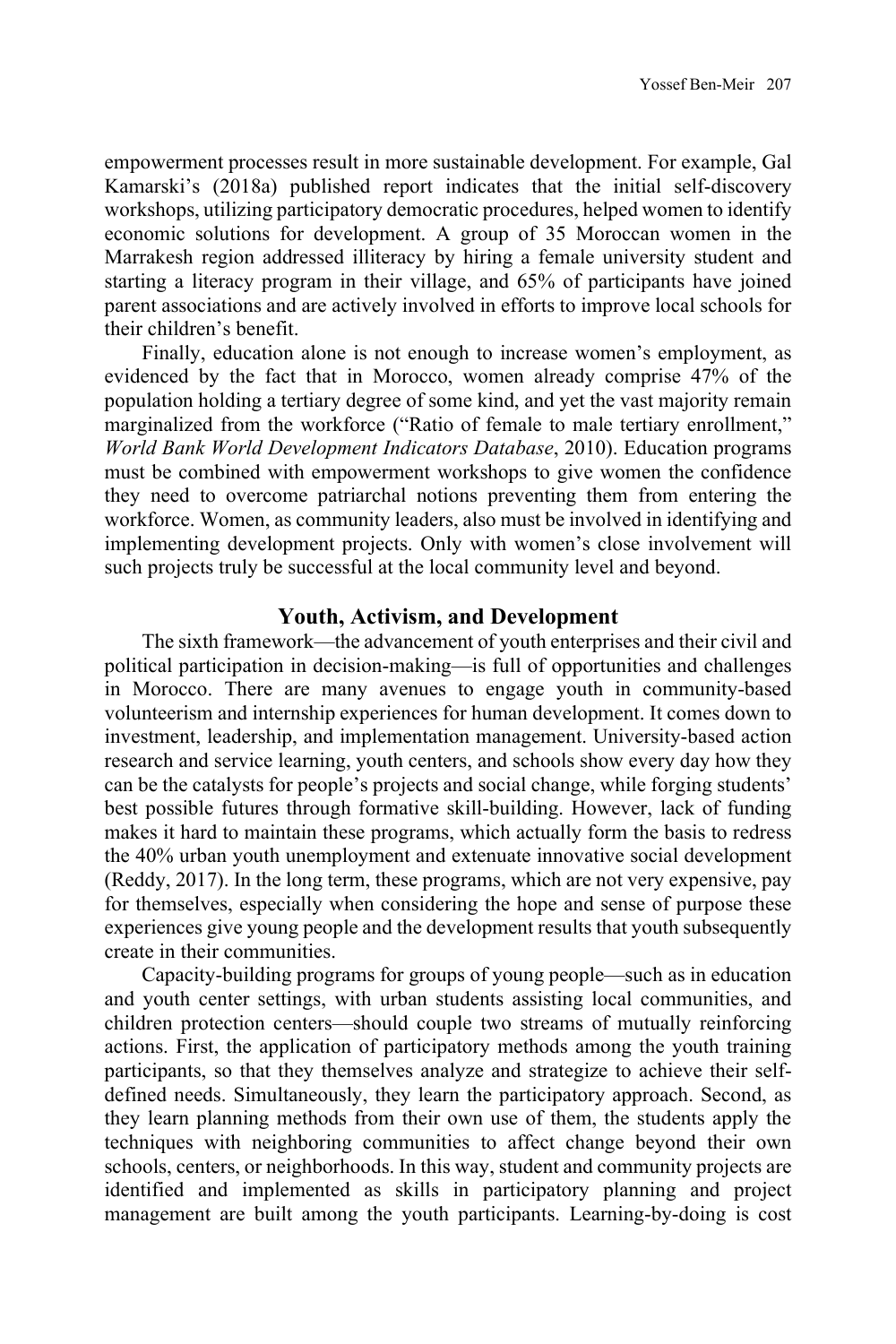effective, but it requires management and integrated programs involving participant reflection, writing, collaborative learning, and critical thinking.

# **Conclusion—Morocco: Setting the Table for Sustainable Prosperity**

The Moroccan frameworks for development enumerate what is needed to catalyze sustainable development of marginalized areas and groups, and a few instructive cases have proven capable of bringing ideas to full implementation with replicable and enduring results. These successful cases underscore the importance of participatory approaches for defining and implementing sustainable initiatives. They encourage decentralization in order to enable local communities and civil and public agencies to make decisions and allocate resources for people's projects. The frameworks target rural communities, women, and youth in recognition of their disadvantaged situations, and their role as key drivers of transformational change.

Taken together, these frameworks provide the needed comprehensive pathways for the people of Morocco to achieve the future they want, providing a course and means to help reach their human development goals. The Municipal Charter could provide the plans for project development and sustainability that the National Initiative for Human Development could then get behind and help accomplish. Decentralized arrangements are subsequently built and enhanced through community project implementation that involves multi-sectoral partnership.

Moroccan agriculture and agroforestry, with its income-generating and environmental-enhancing potential can and should be the engine for self-reliant financing of the people's projects, especially in rural areas that need it the most. Agriculture projects also become identified and determined through the process of implementing the mandates of the Municipal Charter potentially providing jobs for university trained project facilitators. The Moudawana embodies a rights-based approach and recognizes the centrality of sustainable development as a product of human rights. Thus, it not only secures and protects the just and rightful status of women and girls but also enables a vital pathway toward independence in regard to economic decision-making and empowerment. For youth, increased programs to promote experiential learning, the creation of capacity-building community projects, and the building of employable skills improve both urban and rural livelihoods.

To highlight and reiterate, implementation priorities must include:

- 1. Provide community development training/workshops;
- 2. Create Centers for Participatory Rural Project training, planning, and implementation;
- 3. Empower greater decentralized local control in identifying and implementing development projects;
- 4. Provide more irrigation infrastructure;
- 5. Provide greater support for agroforestry, especially for indigenous plants that strengthen biodiversity;
- 6. Involve and empower women to take active roles in development project planning and implementation; and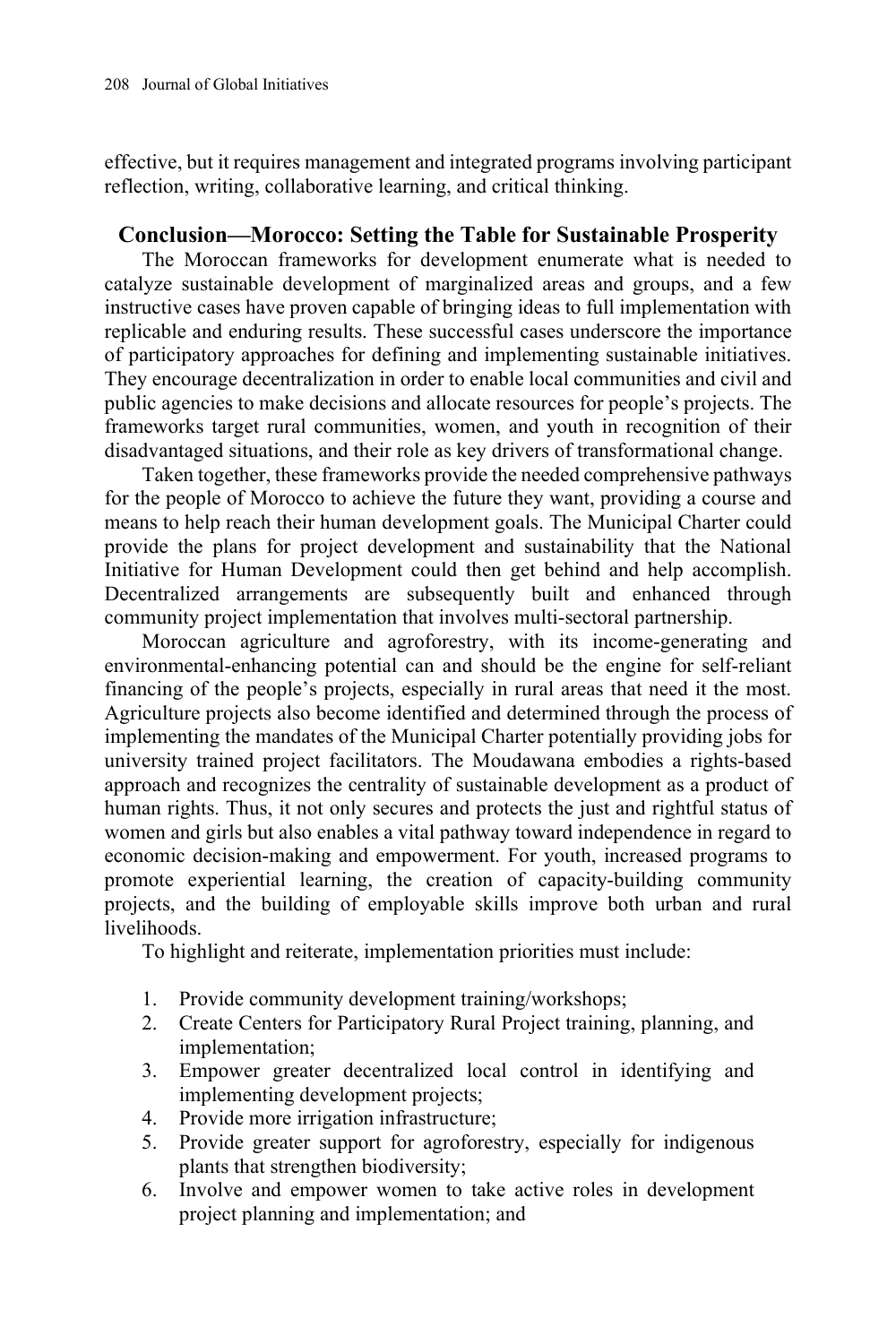7. Involve and empower youth especially through schools and self-study experiential learning programs to take active roles in development project planning and implementation.

Sustainable development depends on people's participation. The first steps to improving community development in Morocco have been taken and rest within the existing frameworks themselves. Communities now need to learn and apply these frameworks in their daily lives by gathering, assessing, implementing, and doing. I have found that all that is needed is to give men and women of all ages the chance to come together through community workshops. If successful, implementing these frameworks will ultimately deliver projects that they and their families have hoped for too long. Thus, empowered rural communities will transform Morocco into a model for sustainable development.

## **References**

Auletto, A. (2017). Gender Inequality in Moroccan Secondary Education. *Reconsidering Development*. Retrieved from

<https://pubs.lib.umn.edu/index.php/reconsidering/article/view/909/979>

- Benargane, Y. (2017, August). Drinking Water and Basic Sanitation: The Gap Between the Urban and Rural Sanitation in Morocco. *Yabiladi.* Retrieved from [https://en.yabiladi.com/articles/details/56956/drinking-water-basic-sanitation](https://en.yabiladi.com/articles/details/56956/drinking-water-basic-sanitation-between.html)[between.html](https://en.yabiladi.com/articles/details/56956/drinking-water-basic-sanitation-between.html)
- Ben-Meir, Y. (2009). *Participatory Development and Its Emergence in the Fields of Community and International Development* (Doctoral dissertation). University of New Mexico, Albuquerque, NM.
- Ben-Meir, Y. (2015, March 2). How to Plant Morocco's Billion Trees. *Scoop News*. Retrieved fro[m http://www.scoop.co.nz/stories/HL1503/S00017/how-to-plant](http://www.scoop.co.nz/stories/HL1503/S00017/how-to-plant-moroccos-billion-trees-dr-yossef-ben-meir.htm)[moroccos-billion-trees-dr-yossef-ben-meir.htm](http://www.scoop.co.nz/stories/HL1503/S00017/how-to-plant-moroccos-billion-trees-dr-yossef-ben-meir.htm)
- Ben-Meir, Y. (2018). The Moroccan Approach: Integrating Cultural Preservation and Sustainable Development. *Mediterranean Quarterly,* 29(2), pp. 70-80. Retrieved from [https://highatlasfoundation.org/wp-content/uploads/2019/08/16-Cultural-essay-](https://highatlasfoundation.org/wp-content/uploads/2019/08/16-Cultural-essay-Yossef-English-1.pdf)[Yossef-English-1.pdf](https://highatlasfoundation.org/wp-content/uploads/2019/08/16-Cultural-essay-Yossef-English-1.pdf)
- Benyakhlef, B. (2017, June 26). Morocco: Children Deprived of an Education. *Humanium*. Retrieved fro[m https://www.humanium.org/en/morocco-children-deprived-education/](https://www.humanium.org/en/morocco-children-deprived-education/)
- Bhatnagar, B., & Williams, A. (1992). Introduction. In B. Bhatnagar & A. Williams (Eds.), *Participatory Development and the World Bank: Potential Directions for Change,* No. 183 World Bank Discussion Papers. Washington, DC: The World Bank.
- Brand, L. (2001). Displacement for Development? The Impact of Changing State-Society Relations. *World Development*, 29(6), 962.
- Brohman, J., et al. (1996). *Popular Development: Rethinking the Theory and Practice of Development.* Oxford, England: Blackwell.
- Campbell, J. (2001). Participatory Rural Appraisal as Qualitative Research: Distinguishing Methodological Issues from Participatory Claims. *Human Organization*, 60(4), 382.
- Chambers, R. (1993). *Challenging the Professionals: Frontiers for Rural Development.* London, England: Intermediate Technologies Publications.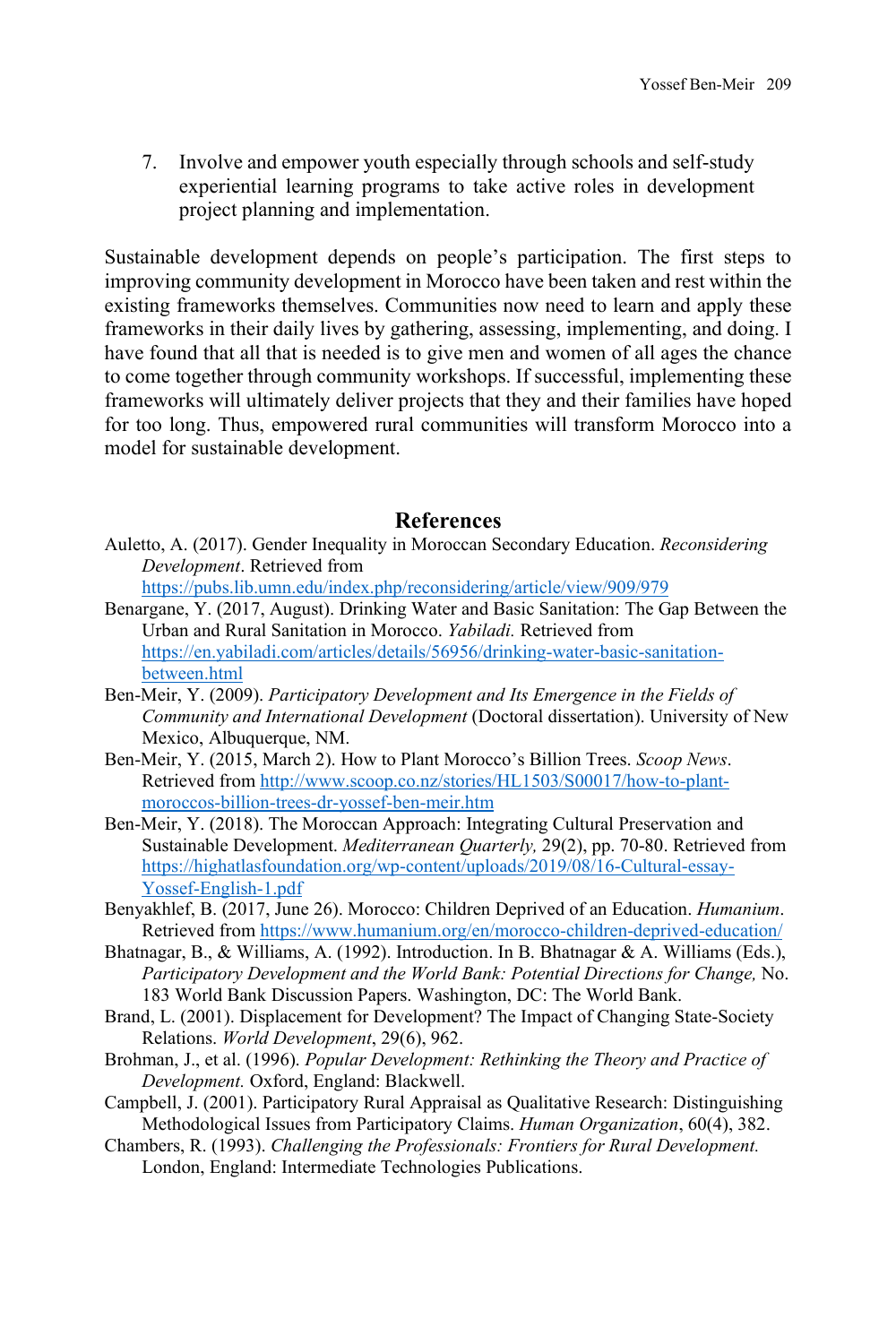- Cleaver, F. (2001). Institutions, Agency and the Limitations of Participatory Approaches to Development. In B. Cooke & U. Kothari (Eds.), *Participation: The New Tyranny?*  (pp. 36-55). London, England: Zed Books.
- Cornwall, A., & Pratt, G. (2003). Introduction. In A. Cornwall & G. Pratt (Eds.), *Pathways to Participation: Reflections on PRA* (pp. 1-10)*.* London, England: Intermediate Technology Development Group.
- De Koning, K., & Martin, M. (1996). Participatory Research in Health: Setting the Context. In K. De Koning & M. Martin (Eds.), *Participatory Research in Health: Issues and Experiences* (pp. 1-2). London: Zed Books.
- Delener, N., (1999). *Strategic Planning and Multinational Trading Blocs.* Westport, CT: Quorum Books.
- Dos Santos, T. (1978). The Crisis of Development Theory and the Problem of Dependence in Latin America. In H. Bernstein (Ed.), *Underdevelopment and Development: The Third World Today* (pp. 57-80)*.* New York, NY: Penguin.
- Duina, F. (2006). *The Social Construction of Free Trade: The European Union, NAFTA, and MERCOSUR.* Princeton, NJ: Princeton University Press.
- ElJechtimi, A. (2018, July 30). King Mohammed VI Urges Action to Address Morocco's Social Problems. *Reuters.* Retrieved fro[m https://www.reuters.com/article/us](https://www.reuters.com/article/us-morocco-politics/king-mohammed-vi-urges-action-to-address-moroccos-social-problems-idUSKBN1KJ0Q9)[morocco-politics/king-mohammed-vi-urges-action-to-address-moroccos-social](https://www.reuters.com/article/us-morocco-politics/king-mohammed-vi-urges-action-to-address-moroccos-social-problems-idUSKBN1KJ0Q9)[problems-idUSKBN1KJ0Q9](https://www.reuters.com/article/us-morocco-politics/king-mohammed-vi-urges-action-to-address-moroccos-social-problems-idUSKBN1KJ0Q9)
- Forester, J. (1989). *Planning in the Face of Power.* Berkeley, CA: University of California Press.
- Friedmann, J., & Klauss, R., et. al. (1984). *People Centered Development: Contributions toward Theory and Planning Frameworks.* West Hartford, CT: Kumarian Press.
- Ghanem, H. (2015, February 25). Agriculture and Rural Development for Inclusive Growth and Food Security in Morocco. Washington, DC: Brookings. Retrieved from [https://www.brookings.edu/research/agriculture-and-rural-development-for-inclusive](https://www.brookings.edu/research/agriculture-and-rural-development-for-inclusive-growth-and-food-security-in-morocco/)[growth-and-food-security-in-morocco/](https://www.brookings.edu/research/agriculture-and-rural-development-for-inclusive-growth-and-food-security-in-morocco/)
- Gonzalez, J. (1988). *Development Sustainability Through Community Participation: Mixed Results from the Philippine Health Sector.* Aldershot, England: Ashgate Publishing.
- Green, G., & Haines, A. (2002). *Asset Building and Community Development* Thousand Oaks, CA: Sage.
- Hampshire, K., Hills, E., & Iqbal, N. (2005). Power Relations in Participatory Research and Community Development: A Case Study from Northern England. *Human Organization*, 64(4), 340.
- Hanger-Kopp, S., Komendatova, N., & Zejli, D. (2016). Community acceptance of largescale solar energy installations in developing countries: Evidence from Morocco. *Energy Research and Social Science*, vol. 14, 80-89.
- HDRO Outreach. (2019). What is Human Development? *United Nations Development Program, Human Development Reports*. Retrieved from <http://hdr.undp.org/en/content/what-human-development>
- Heller, P. (2000). Moving the State: The Politics of Democratic Decentralization in Kerala, South Africa, and Porto Alegre. *Politics and Society*, 29(1), 139.
- Hemidach, A. (2015, October 15). Illiteracy Rate in Morocco Decreases to 32 Percent. *Morocco World News.* Retrieved from [https://www.moroccoworldnews.com/2015/10/170473/illiteracy-rate-in-morocco](https://www.moroccoworldnews.com/2015/10/170473/illiteracy-rate-in-morocco-decreases-to-32-percent/)[decreases-to-32-percent/](https://www.moroccoworldnews.com/2015/10/170473/illiteracy-rate-in-morocco-decreases-to-32-percent/)
- Holdgate, M. (1996). *From Care to Action: Making a Sustainable World.* Washington, DC: Taylor and Francis for the World Conservation Union.
- Hulbe, S. K. (1980). *Community Development and the Indian Village Community.* Ahmednagar, India: Center for Studies in Rural Development.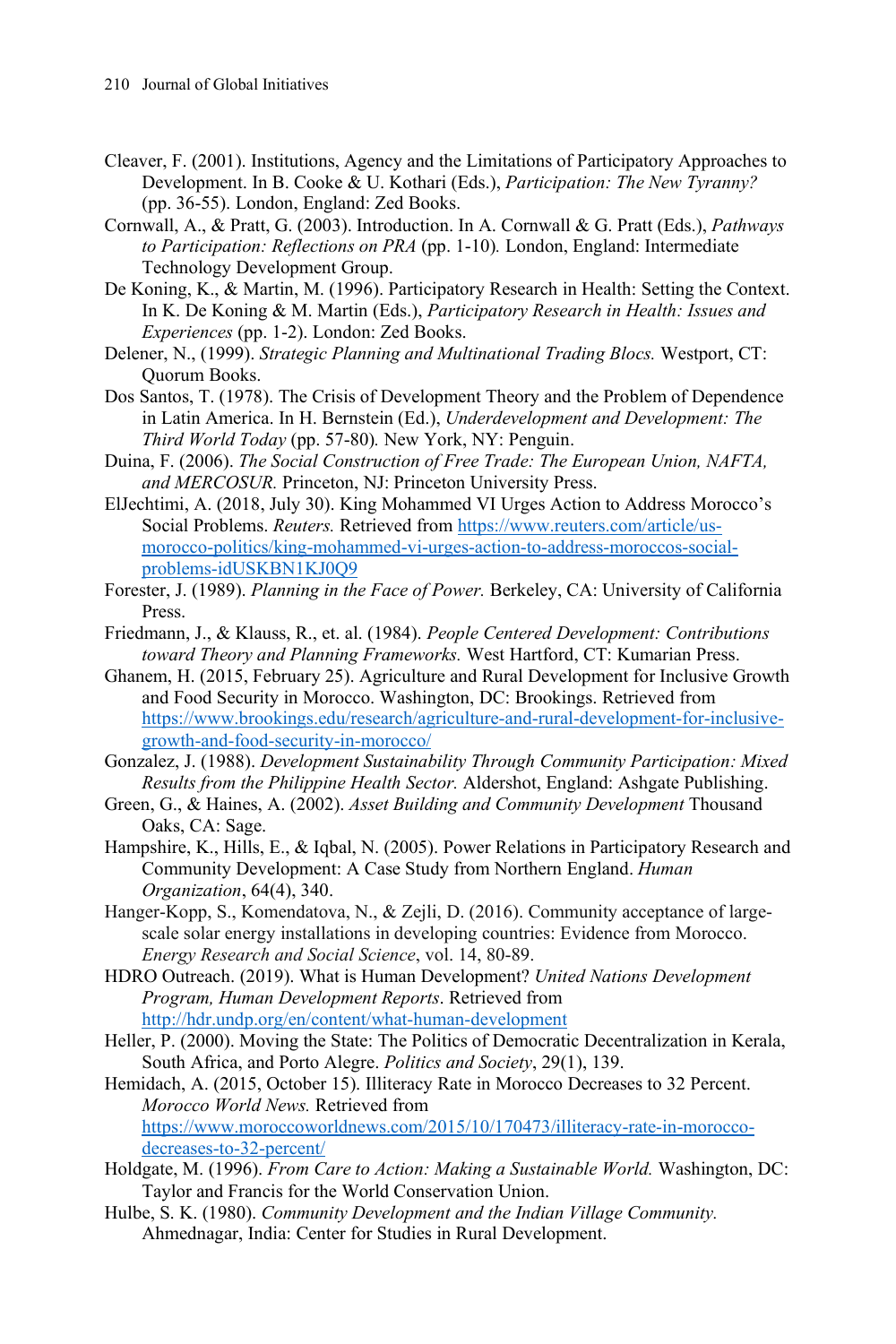- INDH. (2019). National Initiative for Human Development. Ministry of Culture and Communication, Rabat: Kingdom of Morocco[. http://www.maroc.ma/en/content/indh](http://www.maroc.ma/en/content/indh)
- Jason, L., Suarez-Balcazar, Y., Keys, C., Taylor, R., & Davis, M. (2004). Conclusion. In L. Jason, M. Davis, Y. Suarez-Balcazar, C. Keys, R. Taylor, D. Isenberg, & J. Durlak (Eds.), *Participatory Community Research: Theories and Methods in Action* (pp. 3- 14). Washington, DC: American Psychological Association.
- Kapoor, I. (2002). The Devil's in the Theory: A Critical Assessment of Robert Chambers' Work on Participatory Development. *Third World Quarterly*, 23(1), 104.
- King Mohammed VI. (2008, November 6). Full text of the King's speech on the occasion of the 33rd anniversary of the Green March. Retrieved from [https://www.moroccoworldnews.com/2017/11/233192/full-text-of-king-mohammed](https://www.moroccoworldnews.com/2017/11/233192/full-text-of-king-mohammed-vis-speech-on-the-42nd-anniversary-of-green-march/)[vis-speech-on-the-42nd-anniversary-of-green-march/](https://www.moroccoworldnews.com/2017/11/233192/full-text-of-king-mohammed-vis-speech-on-the-42nd-anniversary-of-green-march/)
- Khandkur, S., Lavy, V., & Filmer, D. (1994). Schooling and Cognitive Achievements of Children in Morocco: Can the Government Improve Outcome? *World Bank Discussion Papers*. Retrieved from <http://documents.worldbank.org/curated/en/415851468756971420/pdf/multi-page.pdf>
- Kingdom of Morocco, Ministry of Culture and Communication. (2016, May 18). ÏNDH Introduced New Management Model Based on Good Governance, Transparency. *www. maroc.ma*. Retrieved fro[m http://www.maroc.ma/en/news/indh-introduced-new](http://www.maroc.ma/en/news/indh-introduced-new-management-model-based-good-governance-transparency)[management-model-based-good-governance-transparency](http://www.maroc.ma/en/news/indh-introduced-new-management-model-based-good-governance-transparency)
- Koundouno, T. F. (2018, February 27). King Mohammed VI Call for New Development Model, Accountable Civil Service. *Morocco World News*. Retrieved from [https://www.moroccoworldnews.com/2018/02/241511/king-mohammed-vi](https://www.moroccoworldnews.com/2018/02/241511/king-mohammed-vi-development-model/)[development-model/](https://www.moroccoworldnews.com/2018/02/241511/king-mohammed-vi-development-model/)
- Kramarski, G. (2018). Rights, Capabilities and a Sense of Capacity: Rural Moroccan Women's Experience (Unpublished graduate thesis, personal copy provided by its author).
- Kramarski, G. (2018, September 24). Could Rights-Based Development Encourage Rural Moroccan Women's Capacity-Building? *The Fletcher Forum of World Affairs*. Retrieved fro[m http://www.fletcherforum.org/home/2018/9/11/could-rights-based](http://www.fletcherforum.org/home/2018/9/11/could-rights-based-development-encourage-rural-moroccan-womens-capacity-building)[development-encourage-rural-moroccan-womens-capacity-building](http://www.fletcherforum.org/home/2018/9/11/could-rights-based-development-encourage-rural-moroccan-womens-capacity-building)
- Kumar, S. (2002). *Methods for Community Participation.* London, England: ITDG Publishing.
- Levy, H. (2005). Rural Roads and Poverty Alleviation in Morocco. Washington, DC: The World Bank. Retrieved from

[http://web.worldbank.org/archive/website00819C/WEB/PDF/MOROCCO\\_.PDF](http://web.worldbank.org/archive/website00819C/WEB/PDF/MOROCCO_.PDF)

- Lyons, M., Smuts, C., & Stephens, A. (1999). Increasing Efficiency or Closing Doors? The Changing Role of the State in Participatory Development. In T. Jacobsen, & J. Servaes (Eds.), *Theoretical Approaches to Participatory Communication* (pp. 2-19). Cresskill, NJ: Hampton Press.
- Maroc Vert. (2019). "Plan Maroc Vert," Ministry of Agriculture, Maritime Fishing, Rural Development and Waters and Forests, Kingdom of Morocco. <http://www.agriculture.gov.ma/pages/la-strategie>
- Mikkelsen, B. (2005). *Methods for Development Work and Research: A New Guide for Practitioners.* Thousand Oaks, CA: Sage.
- Ministry of Agriculture, Fisheries, Rural Development and Waters and Forests. (2013). "Green Morocco," Ministry of Agriculture, Fisheries, Rural Development and Waters and Forests.<http://www.agriculture.gov.ma/en/pages/strategy>
- Ministry of Interior. (2019). "Decentralization Process," National Portal of Territorial Integrities. Kingdom of Morocco.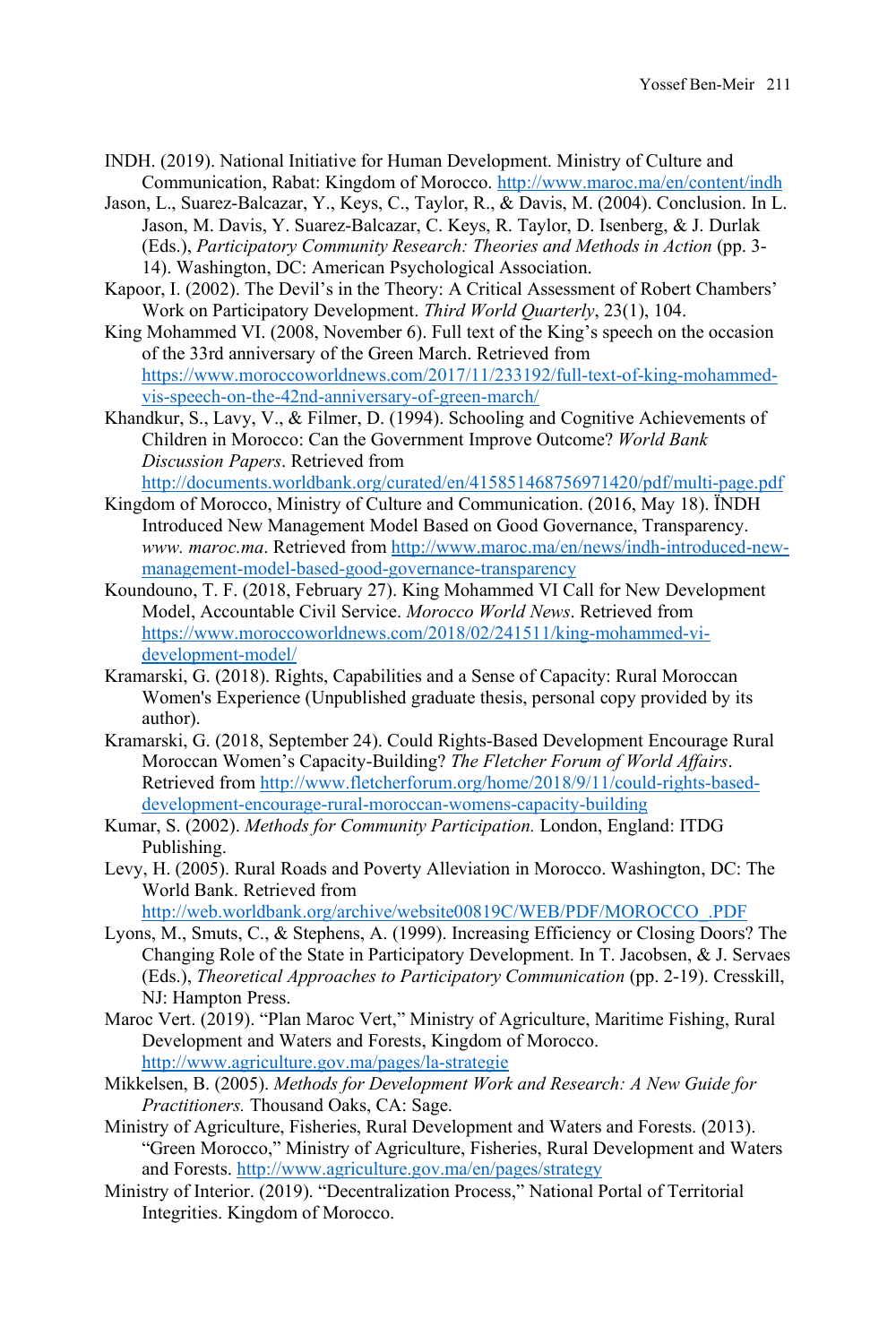[http://www.pncl.gov.ma/fr/Decentralisation/Pages/Processus-de](http://www.pncl.gov.ma/fr/Decentralisation/Pages/Processus-de-d%C3%A9centralisation.aspx)[d%C3%A9centralisation.aspx](http://www.pncl.gov.ma/fr/Decentralisation/Pages/Processus-de-d%C3%A9centralisation.aspx)

- Mohammed VI. (2005, May 18). Royal Speech Founding the INDH. *Website title*. Retrieved fro[m http://www.awlers.com/indh-prod/en/royal-speech-founder-of-the](http://www.awlers.com/indh-prod/en/royal-speech-founder-of-the-indh-wednesday-may-18-2005/)[indh-wednesday-may-18-2005/](http://www.awlers.com/indh-prod/en/royal-speech-founder-of-the-indh-wednesday-may-18-2005/)
- North Africa Post. (2018, September 20). King Mohammed VI Launches 3rd Phase of the National Initiative for Human Development. *The North Africa Post*. Retrieved from [http://northafricapost.com/25489-king-mohammed-vi-launches-3rd-phase-of-national](http://northafricapost.com/25489-king-mohammed-vi-launches-3rd-phase-of-national-initiative-for-human-development.html)[initiative-for-human-development.html](http://northafricapost.com/25489-king-mohammed-vi-launches-3rd-phase-of-national-initiative-for-human-development.html)
- Noury, A. I. (2007, April 5). Lifting Moroccans out of Poverty. *Fair Observer*. Retrieved from [https://www.fairobserver.com/world-news/poverty-morocco-world-news](https://www.fairobserver.com/world-news/poverty-morocco-world-news-sustainable-development-34540/)[sustainable-development-34540/](https://www.fairobserver.com/world-news/poverty-morocco-world-news-sustainable-development-34540/)
- Ouarghidi, A. (2018, May 21). Conserving Traditional Crop Diversity and Wild Medicinal Plants in Morocco. *International Policy Digest*. Retrieved from [https://intpolicydigest.org/2018/05/21/conserving-traditional-crop-diversity-and-wild](https://intpolicydigest.org/2018/05/21/conserving-traditional-crop-diversity-and-wild-medicinal-plants-in-morocco/)[medicinal-plants-in-morocco/](https://intpolicydigest.org/2018/05/21/conserving-traditional-crop-diversity-and-wild-medicinal-plants-in-morocco/)
- Pancer, S. M., & Krasnor, R. (2002). Youth Conferences as a Context for Engagement. In B. Kirshner, J. O'Donoghue, & M. McLaughlin (Eds.), *Youth Participation: Improving Institutions and Communities* (pp. 47-63). San Francisco, CA: Jossey-Bass.
- Parfitt, T. (2004). The Ambiguity of Participation: A Qualified Defense of Participatory Development. *Third World Quarterly*, 25(3), 537-556.
- Pignon, S., & Braconnier, S. (2017, February). Regionalization in Morocco: Progress to be Consolidated. *Bird & Bird*. Retrieved from [https://www.twobirds.com/en/news/articles/2017/global/africa-newsletter](https://www.twobirds.com/en/news/articles/2017/global/africa-newsletter-feb/regionalization-in-morocco)[feb/regionalization-in-morocco](https://www.twobirds.com/en/news/articles/2017/global/africa-newsletter-feb/regionalization-in-morocco)
- Purgeon, S. (2018, September 20). Kind Mohammed VI Launches Next Phase of Human Development Program. *Morocco World News*. Retrieved from [https://www.moroccoworldnews.com/2018/09/253812/king-mohammed-vi-human](https://www.moroccoworldnews.com/2018/09/253812/king-mohammed-vi-human-development-program-indh/)[development-program-indh/](https://www.moroccoworldnews.com/2018/09/253812/king-mohammed-vi-human-development-program-indh/)
- *Reddy,* A. (2017, September 22). Morocco Poverty Rate. *The Borgen Project*. Retrieved from<https://borgenproject.org/morocco-poverty-rate/>
- Rodríguez, C. (2000). Civil Society and Citizens' Media: Peace Architects for the New Millennium. In K. Wilkins (Ed.), *Redeveloping Communication for Social Change: Theory, Practice and Power* (pp.147-148). Lanham, MD: Rowman and Littlefield Publishers.
- Rolly, H. (2001). *Participatory Planning of Sustainable Development Projects.* Frankfurt Am Main, Germany: Peter Lang.
- Ruddell, E. (2002). Raising Smallholder Crop and Livestock Production in Andean Mountain Regions. In N. Uphoff (Ed.), *Agroecological Innovations: Increasing Food Production with Participatory Development.* London, England: Earthscan.
- Said, A., Abu-Nimer, M., & Sharify-Funk, M. (Eds.). (2006). *Contemporary Islam: Dynamic, not Static.* London, England: Routledge.
- Sargent, M. (1986). *Agricultural Co-operation*. Hampshire, England: Gower Publishing.
- Secretary General of the Government. (2019). "Loi portant charte communale," Kingdom of Morocco.

<http://www.sgg.gov.ma/CodesTextesLois/Loiportantchartecommunale.aspx>

Soludo, C. C. (2003). Export-Oriented Industrialisation and Foreign Direct Investment in Africa. In E. Aryeetey, J. Court, M. Nissanke, & B. Weder (Eds.), *Asia and Africa in the Global Economy* (pp. 246-281). New York, NY: United Nations University Press.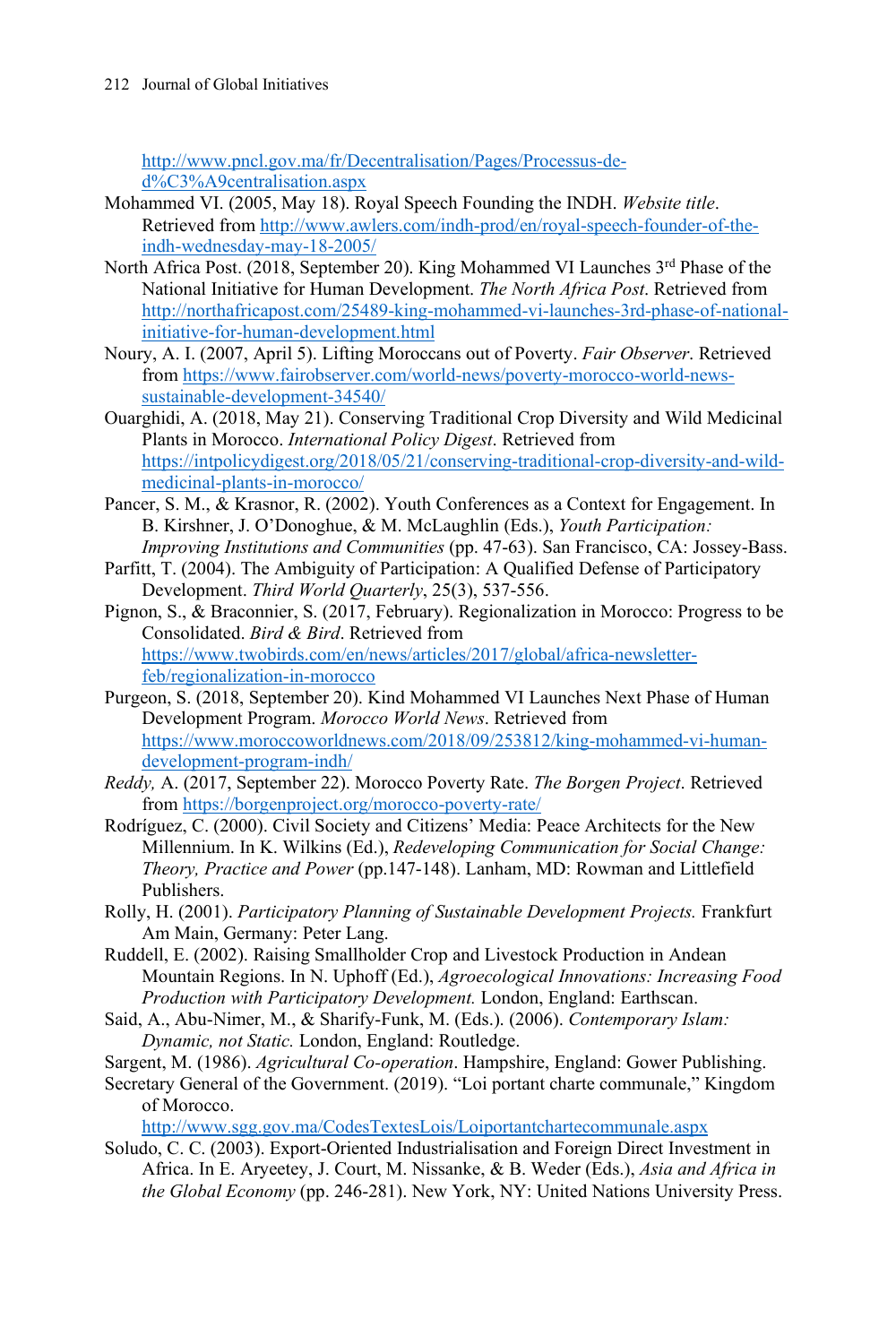- Swantz, M. L. (1982). Research as Education for Development: A Tanzanian Case. In B. Hall, A. Gillette, & R. Tandon (Eds.), *Creating Knowledge: A Monopoly?* (pp. 114- 115). New Delhi, India: Society for Participatory Research in Asia.
- Symes, J., & Jasser, S. (2000). Growing from the Grassroots: Building Participatory Planning, Monitoring and Evaluation Methods in PARC. In M. Estrella (Ed.), *Learning from Change: Issues and Experiences in Participatory Monitoring and Evaluation* (pp.-). London, England: Intermediate Technology.
- Taylor, H. (2001). Insights into Participation from Critical Management and Labour Process Perspectives. In B. Cooke & U. Kothari (Eds.), *Participation: The New Tyranny?* (pp. 122-138). London, England: Zed Books.
- Thomas-Slayter, B. (1995). A Brief History of Participatory Methodologies. In R. Slocum, L. Wichhart, D. Rocheleu, & B. Thomas-Slayter (Eds.), *Power, Process and Participation: Tools for Change* (pp. 9-16). London, England: Intermediate Technology.
- United Nations. (2004). The Moroccan Family Code (Moudawana) of February 5, 2004," Human Rights Education Associates, New York. <https://unstats.un.org/unsd/vitalstatkb/Attachment808.aspx?AttachmentType=1>
- United Nations Development Programme. (2018). Human Development Indices and Indicators: 2018 Statistical Update: Morocco. Retrieved from [http://hdr.undp.org/sites/all/themes/hdr\\_theme/country-notes/MAR.pdf](http://hdr.undp.org/sites/all/themes/hdr_theme/country-notes/MAR.pdf)
- United States Agency for International Development. (2018, June 22). Employability of Youth Enhanced. Retrieved from [https://www.usaid.gov/morocco/fact](https://www.usaid.gov/morocco/fact-sheets/employability-youth-enhanced)[sheets/employability-youth-enhanced](https://www.usaid.gov/morocco/fact-sheets/employability-youth-enhanced)
- Uphoff, N., Esman, M., & Krishna, A. (1998). *Reasons for Success: Learning from Instructive Experiences in Rural Development.* West Hartford, CT: Kumarian Press.
- Van der Eb, C., et al. (2004). Community Concerns About Participatory Research. In L. Jason, C. Keys, Y. Suarez-Balcazar, R. Taylor, & M. Davis (Eds.), *Participatory Community Research: Theories and Methods in Action (pp. 224-225).* Washington, DC: American Psychological Association.
- Vernooy, R., Qui, S., & Xu, J. (2003). Now We Manage our Water Well: Monitoring Natural Resource Use in Guizhou. In R. Vernooy, S. Qui, & X. (Eds.), *Voices for Change: Participatory Monitoring and Evaluation in China (pp. 1-21). Taichung* China: Yunnan Science and Technology Press.
- Warford, J. (1989). Environmental Management and Economic Policy in Developing Countries. In G. Schramm & J. Warford (Eds.), *Environmental Management and Economic Development* (pp. 7-22). Washington, DC: The World Bank.
- Wengert, N. (1976). Citizen Participation: Practice In Search of a Theory. In A. Utto, D. Sewell, & T. O'Riordan (Eds.), *Natural Resources for a Democratic Society: Public Participation in Decision-Making.* Boulder, CO: Westview Press.
- The World Bank. (2019). Morocco: New Program of Support Focused on Investing in People and Economic Transformation. Washington, DC: The World Bank. Retrieved from [https://www.worldbank.org/en/news/press-release/2019/02/19/morocco-new](https://www.worldbank.org/en/news/press-release/2019/02/19/morocco-new-program-of-support-focused-on-investing-in-people-and-economic-transformation)[program-of-support-focused-on-investing-in-people-and-economic-transformation](https://www.worldbank.org/en/news/press-release/2019/02/19/morocco-new-program-of-support-focused-on-investing-in-people-and-economic-transformation)
- The World Bank Group. (2019). "Morocco Invests in its Young People," Washington, DC: The World Bank[. https://www.worldbank.org/en/news/feature/2019/05/10/morocco](https://www.worldbank.org/en/news/feature/2019/05/10/morocco-invests-in-its-young-people)[invests-in-its-young-people](https://www.worldbank.org/en/news/feature/2019/05/10/morocco-invests-in-its-young-people)
- The World Bank Group. (2010). "Ratio of female to male tertiary enrollment," *World Bank World Development Indicators Database*. Retrieved from <https://databank.worldbank.org/reports.aspx?source=world-development-indicators>